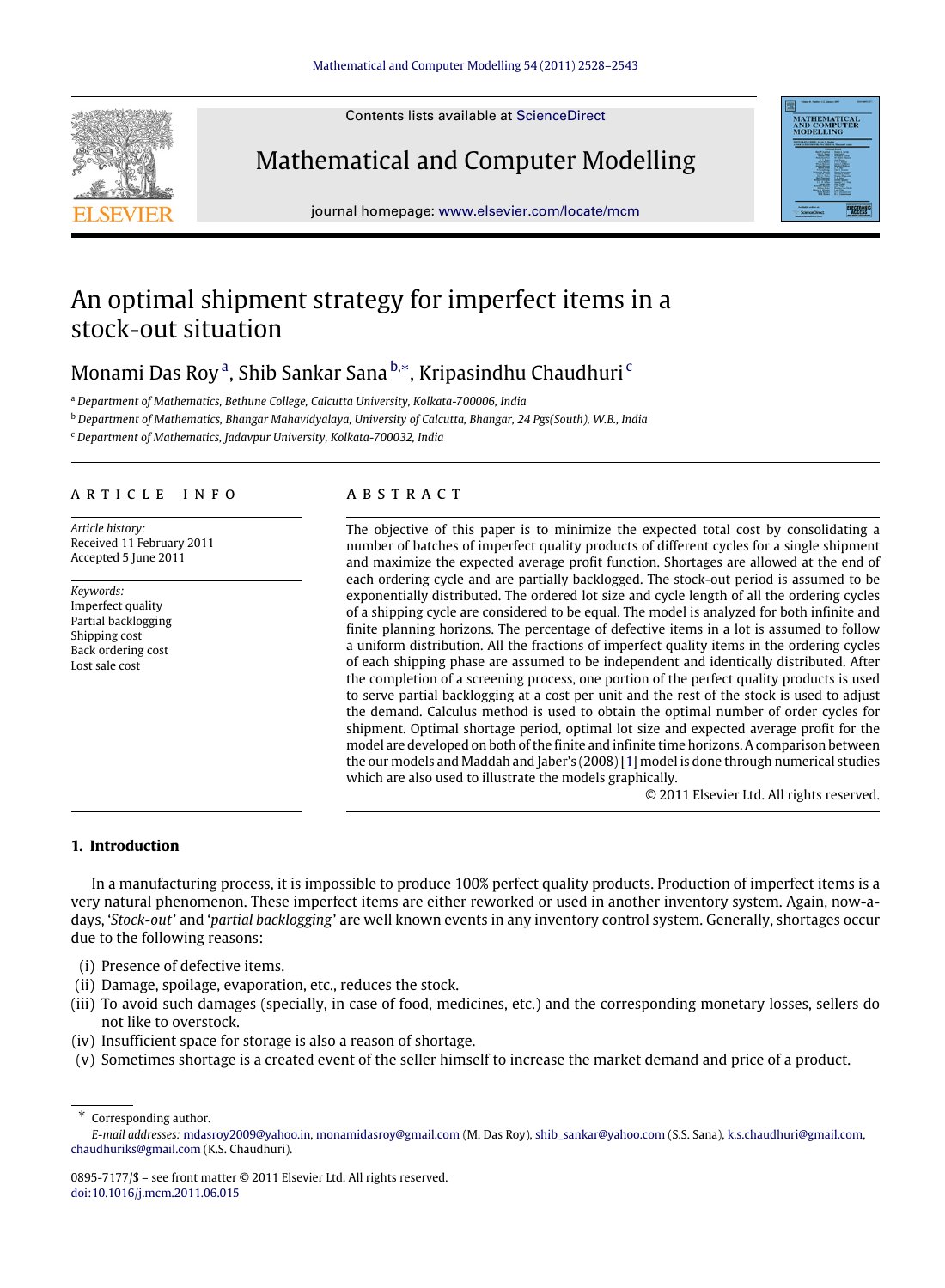The demand which remains unsatisfied during the shortage period are backlogged either completely or partially. Most of the time, it is impossible to meet the demand completely. Only a part of the demand is possible to satisfy which is called '*partial back ordering*'. This happens because, some customers lose their patience and go elsewhere to buy the product. Many inventory models are developed including the partial backlogging of the shortages which are discussed later.

Another key factor of any production control and management system is '*Shipment*'. '*Shipping cost*' means the cost which the seller or buyer must have to pay for '*Shipment*' of the product. Two scenarios may arise relating to the '*shipping cost*'. Either the seller has to pay the '*shipping cost*' which increases the total cost function or the buyer has to pay it, which increases the total revenue cost of the seller. So, we can easily recognize how the '*shipping cost*' reflects the objective function of the problem. Therefore, it is a very important part of an inventory management system. The '*Shipping cost*' varies with the distance between the supplier and the receiver. In case the customer is located in a very remote area or abroad, the '*Shipping cost*' becomes very high. Free shipping service facility is also offered by many companies, specially international companies. Usually free shipping service facility is available when the order is very large. Companies provide such offers for avoiding frequently placed small orders and to provoke customers to place large order. This is one of the business tricks along with the others.

In this paper, we have emphasized on both, partial backlogging and shipment. Though frequent shipping decreases the inventory holding cost, but it increases the shipping cost. On the other hand, infrequent shipping decreases shipping cost, but increases inventory carrying cost. Therefore we have focused on determining the optimal number of ordering cycles between two consecutive shipments of imperfect quality items, optimal shortage period, optimal lot size and expected average profit for the model in both of the time horizons, infinite and finite. Modification of the expected average profit by introducing purchase cost and screening cost in Maddah and Jaber's model [\[1\]](#page-14-0) is shown in Section [5](#page-9-0) of the present paper. Finally, our models in both finite and infinite time horizons are compared with Maddah and Jaber's model [\[1\]](#page-14-0) through numerical examples.

The rest of the paper is organized as follows. The literature review is discussed in Section [2.](#page-1-0) Section [3](#page-2-0) provides the notations and assumptions of the models. Mathematical formulation and solution are derived in Section [4.](#page-3-0) In Section [5,](#page-9-0) modification in Maddah and Jaber's [\[1\]](#page-14-0) paper is performed. Section [6](#page-9-1) presents numerical results together with graphical illustrations. Comparison are made in Section [7.](#page-11-0) At the end, summary and conclusion are drawn along with future research proposal in Section [8.](#page-11-1)

#### <span id="page-1-0"></span>**2. Literature review**

A lot of work has been done on partial backlogging and also shipment of products. Many models are developed including any one of them or both of them. Regarding this, a brief literature survey is performed below:

Montgomery et al. [\[2\]](#page-14-1) studied an EOQ (*Economic Ordered Quantity*) model involving partial backlogging and lost sale. Rosenberg [\[3\]](#page-14-2), Park [\[4\]](#page-14-3) also developed inventory models by considering partial backlogging. Abad [\[5\]](#page-14-4) framed an inventory model by allowing partial backlogging. Wee [\[6\]](#page-14-5) considered quantity discount, pricing and partial back ordering where inventory deterioration takes place with time. Papachristos and Skouri [\[7\]](#page-14-6) determined optimal replenishment policy for deteriorating items. They used exponential partial back ordering. Teng et al. [\[8\]](#page-14-7) also allowed partial backlogging in their model and obtained the optimal replenishment policy for deteriorating items. Teng and Yang [\[9\]](#page-14-8) developed an EOQ model including partial back ordering where demand and cost fluctuate with time. Pal et al. [\[10\]](#page-14-9) analyzed a deterministic inventory model involving partial backlogging and deteriorating items. They considered that the demand rate is affected by the selling price and advertizement. San Jose et al. [\[11\]](#page-14-10) also considered an EOQ model where exponential function was used to do partial backlogging. Dye et al. [\[12\]](#page-15-0) developed a model with deteriorating items and negative exponential partial backlogging where price-dependent demand is considered. Chern et al. [\[13\]](#page-15-1) extended the traditional EOQ model by introducing not only deteriorating items but also partial backlogging and inflation. Das Roy et al. [\[14\]](#page-15-2) analyzed an EOQ model where the items are categorized into two types such as perfect quality and imperfect quality. Imperfect quality items are sold at a discount price in a single batch. Exponential partial backlogging and lost sale were considered in their model. Again, a comparative study between the two models of shortages occurring at the beginning and at the end of the ordering cycle with partial back ordering is done by Das Roy et al. [\[15\]](#page-15-3). Several authors such as Cardenas-Barron [\[16](#page-15-4)[,17\]](#page-15-5), Abad [\[18,](#page-15-6)[19\]](#page-15-7), Ouyang and Chang [\[20\]](#page-15-8), Zhou and Yang [\[21\]](#page-15-9), Wee et al. [\[22,](#page-15-10)[23\]](#page-15-11), Wu et al. [\[24\]](#page-15-12), Aksen [\[25\]](#page-15-13), Lodree [\[26\]](#page-15-14), Leung [\[27,](#page-15-15)[28\]](#page-15-16), Thangam and Uthayakumar [\[29\]](#page-15-17), Vijayan and Kumaran [\[30\]](#page-15-18), Panda et al. [\[31\]](#page-15-19), San Jose et al. [\[32\]](#page-15-20), Roy et al. [\[33\]](#page-15-21), etc., analyzed different models with partial backlogging and obtained various results.

There are several authors who framed different types of inventory models including shipment. Goyal [\[34\]](#page-15-22) introduced lot-for-lot shipments policy from the vendor to the buyer by assuming infinite rate of production. Banerjee [\[35\]](#page-15-23), Goyal [\[36\]](#page-15-24) developed models involving shipment. Gallego and Simchi-Levi [\[37\]](#page-15-25) discussed the effects of direct shipping strategy. Blumenfeld et al. [\[38\]](#page-15-26), Barnes-Schuster and Bassak [\[39\]](#page-15-27) and Jones and Qian [\[40\]](#page-15-28) developed models by considering direct shipping between supplier and customer. Russell and Krajewski [\[41\]](#page-15-29) proposed a model with over-declaring shipments and quantity discounts. They determined the optimal purchase cost and transportation cost. Chien [\[42\]](#page-15-30) discussed an inventory model where stochastic demand and one-to-one direct shipping policies are allowed. Again, Goyal [\[43\]](#page-15-31) considered a model where size of the shipment increased by a factor which is equal to the ratio of the production rate and the demand rate. Hill [\[44\]](#page-15-32) studied Goyal's [\[43\]](#page-15-31) model and generalized it by considering the geometric growth factor as a decision variable. Geunes and Zeng [\[45\]](#page-15-33) worked on one-to-one base-stock distribution system and proposed the impacts of inventory shortage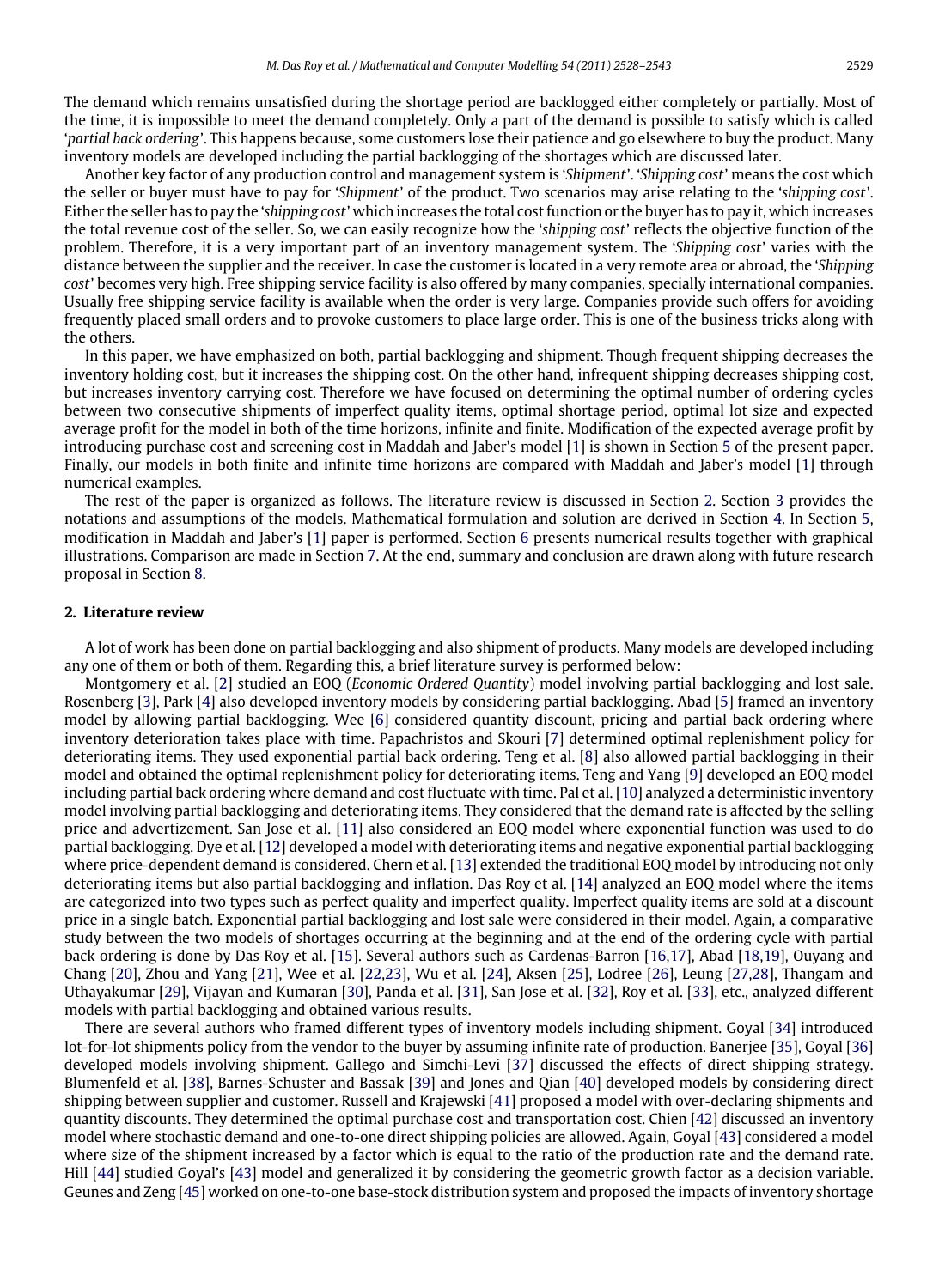policies. Abad and Aggarwal [\[46\]](#page-15-34) structured an inventory model where the demand is price-sensitive. The over-declaring option, less-than-truckload or truckload size shipments are also considered. An integrated inventory model discussed by Hoque and Goyal [\[47\]](#page-15-35) where the batches which are to be shipped are equal or unequal in sizes. A multiple shipment policy is determined by Siajadi et al. [\[48\]](#page-15-36). Ayanso et al. [\[49\]](#page-15-37) framed model by using drop-shipping mechanism. Ertogral et al. [\[50\]](#page-15-38) studied a vendor–buyer supply chain inventory model including shipment. Darwish [\[51\]](#page-15-39) constructed a model where the issues of purchasing and transportation are emphasized. He considered the quantity and freight discounts and obtained the lot size and reorder point for continuous review inventory model. Maddah and Jaber [\[1\]](#page-14-0) revisited Salameh and Jaber's [\[52\]](#page-15-40) work and extended Salameh and Jaber's [\[52\]](#page-15-40) paper by introducing shipment. They studied the consolidation of imperfect quality items and their shipment. Sajadieh et al. [\[53\]](#page-15-41) framed an inventory model where shortages are allowed and the lead time between the vendor and the buyer is stochastic. They minimized the expected total cost for both vendor and the buyer and obtained the optimal production and shipment policy where all the shipments are considered to be equal sized batches. Zhou et al. [\[54\]](#page-15-42) considered an inventory model using the concept of free shipping option. They used stochastic demand and offered free shipping policy if the ordered quantity is less than a certain quantity which is called free shipping quantity.

## <span id="page-2-0"></span>**3. Notations and assumptions of the models**

The notations used in this paper are as follows:

## *3.1. Notations*

- *H*: Length of the finite horizon
- *D*: Demand rate in units per unit time
- *y*: Order size for each cycle
- *B*: Maximum back order level allowed
- *K*: Fixed cost of placing an order
- *c*: Purchasing cost per unit
- *p*: Percentage of defective items in *y*
- *f*(*p*): Probability density function of *p*
- *s*: Unit selling price of perfect quality items
- *v*: Unit selling price of imperfect quality items,  $v < c$
- *h*: Holding cost per unit item per unit time
- *cb*: Back order cost per unit per unit time
- *cl*: Cost of lost sale per unit item
- *x*: Screening rate in units per unit time
- *d*: Unit screening cost
- *Ks*: Shipping cost
- *E*(.): Expected value operator
- $Q_i(t)$ : On hand inventory at time *t* during *i*th ordering cycle, where  $0 \le t \le t_1$  and  $i = 1, 2, 3, \ldots, n$ .
- $Q_{S_i}(t)$ : The level of negative inventory at time *t* during *i*th ordering cycle, where  $t_1 \le t \le t_1 + t_2$  and  $i = 1, 2, 3, \ldots, n$ .  $Q_i(t)$ : The lost sale quantity at time *t* during *i*th ordering cycle, where  $t_1 \le t \le t_1 + t_2$  and  $i = 1, 2, 3, ..., n$ .

# *3.2. Assumptions*

- 1. The inventory model is developed only for a single type of product.
- 2. Imperfect quality items are present.
- 3. Shortages are allowed at the end of the ordering cycle.
- 4. Partial backlogging is permitted.
- 5. Replenishment is instantaneous.
- 6. Lead time is zero.
- 7. The percentage of defective items in a lot follows a uniform distribution. All the fractions of imperfect quality items *p<sup>i</sup>* in the ordering cycle  $i$  ( $i = 1, 2, \ldots, n$ ) of a shipping phase are independent and identically distributed.
- 8. *T* is the length of a shipping cycle and  $T_i$  ( $i = 1, 2, 3, \ldots, n$ ) is the length of each ordering cycle. All the ordering cycles are identical.  $T_i=t_1+t_2,$  where  $t_1$  is the time during which demand is met and  $t_2$  is the shortage period. Also  $T=\sum T_i$ where  $i = 1, 2, 3, \ldots, n$ .
- 9. Stock-out period is exponentially distributed.
- 10. (1−*p*)*y*−*B* items fulfill the demand during (0, *t*1) and remaining *B* items meet the demand during the stock-out period  $(t_1, t_1 + t_2).$
- 11. After the completion of the screening process, one portion of the perfect quality products is used to serve partial backlogging at a cost of *c<sup>b</sup>* per unit and the rest of the stock is used to adjust the demand.
- 12. Shipment of the batches of imperfect quality products of *n* ordering cycles is considered.
- 13. Both the time horizons, infinite and finite, are considered.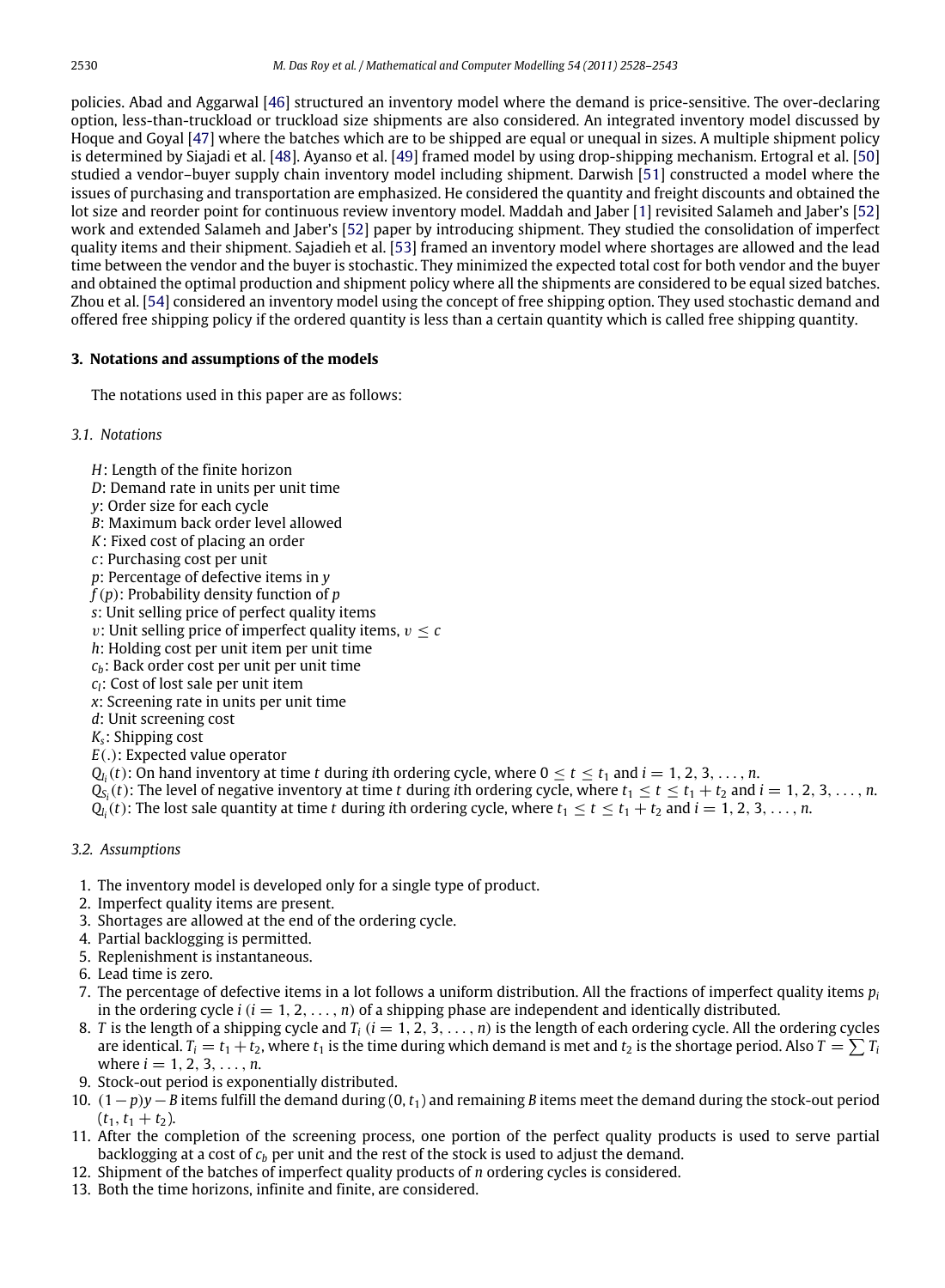<span id="page-3-1"></span>

**Fig. 1.** Inventory model in infinite planning horizon.

#### <span id="page-3-0"></span>**4. Mathematical formulation and solution of the model**

We consider that the ordering lot size of each cycle  $T_i$   $(i = 1, 2, 3, \ldots, n)$  which are equal in length is *y*. Among the lot of size *y*, the number of imperfect quality products is *py* whereas  $(1 - p)y$  is the number of perfect quality products where  $0 \le p \le 1$ . The fraction of defective items in each cycle is independent and identically distributed (say *p*) that follows a uniform distribution function. Shortages occurred at the end of each ordering cycle during the time span  $[t_1, t_1 + t_2]$ . After 100% screening at a rate of *x* units per unit time,  $\left(y - \frac{B}{1-p}\right)$  units of *y* are used to serve the demand *Dt*<sub>1</sub> during [0, *t*<sub>1</sub>] and the rest  $\frac{B}{1-p}$  units are used for serving partial backlogging during the time period  $[t_1, t_1 + t_2]$  at a cost of  $c_b$  per unit. In stock-out period [*t*1, *t*<sup>1</sup> + *t*2], the demand *D*e −δ(*t*1+*t*2−*t*) at any time *t* is satisfied whereas the remaining part of the demand,  $D(1 - e^{-\delta(t_1+t_2-t)})$  remains unsatisfied, where  $\delta$  is a positive constant and  $(t_1+t_2-t)$  is the waiting time until the next replenishment begins at time  $(t_1 + t_2)$ . During the shortage period, the demand of some customers who have no patience to wait is considered as the case of lost sale. This causes financial losses of the seller and he also loses his goodwill with the unsatisfied customers. Consequently, lost sale cost  $c_i$  per unit for such losses is considered here.

The demand *D* is always less than the screening rate *x* per unit time. To avoid shortages in [0, *t*<sub>1</sub>], i.e.,  $(1 - p)x > D$  must hold. The total shortages *B* at time  $(t_1 + t_2)$  will be satisfied if  $(1 - p)x \geq B + D$  because shortage can be avoided within the screening time if  $E(1 - p)x \ge Max(B + D, D)$ , i.e.,  $E(1 - p)x \ge B + D$ .

The imperfect quality products of each ordering cycle are sold in a single batch with a discount price of  $v$  per unit and we consolidate a number of such batches of imperfect quality items to release those for shipment with a shipping cost *K<sup>s</sup>* per shipment.

#### *4.1. Infinite time horizon*

<span id="page-3-2"></span>(*t*)

Suppose that  $Q_{S_i}$  is the level of negative inventory at any time  $t$  during the *i*th ordering cycle where  $t_1\le t\le t_1+t_2$  and  $i = 1, 2, 3, \ldots, n$ . (See [Fig. 1\)](#page-3-1). Then the governing differential equation of the negative inventory level at any time *t* during the *i*th ordering cycle is

$$
\frac{dQ_{S_i}(t)}{dt} = -De^{-\delta(t_1+t_2-t)}, \quad t_1 \le t \le t_1+t_2 \text{ with } Q_{S_i}(t_1) = 0. \tag{1}
$$

Eq.  $(1)$  gives

$$
Q_{S_i}(t) = -\frac{D}{\delta}(e^{-\delta(t_1+t_2-t)} - e^{-\delta t_2}).
$$

The level of maximum back order per cycle is

$$
B = -Q_{S_i}(t_1 + t_2) = \frac{D}{\delta}(1 - e^{-\delta t_2}).
$$

The back ordering cost per shipping cycle is (see [Appendix A\)](#page-12-0)

$$
BC = \frac{n c_b D}{\delta^2} (1 - \delta t_2 e^{-\delta t_2} - e^{-\delta t_2}).
$$

The lost sale quantity at any time *t* is

$$
Q_{l_i}(t) = D(1 - e^{-\delta(t_1 + t_2 - t)}), \quad t_1 \le t \le t_1 + t_2.
$$

The lost sale cost per shipping cycle is (see [Appendix B\)](#page-12-1)

$$
LSC = \frac{nc_lD}{\delta}(\delta t_2 - 1 + e^{-\delta t_2}).
$$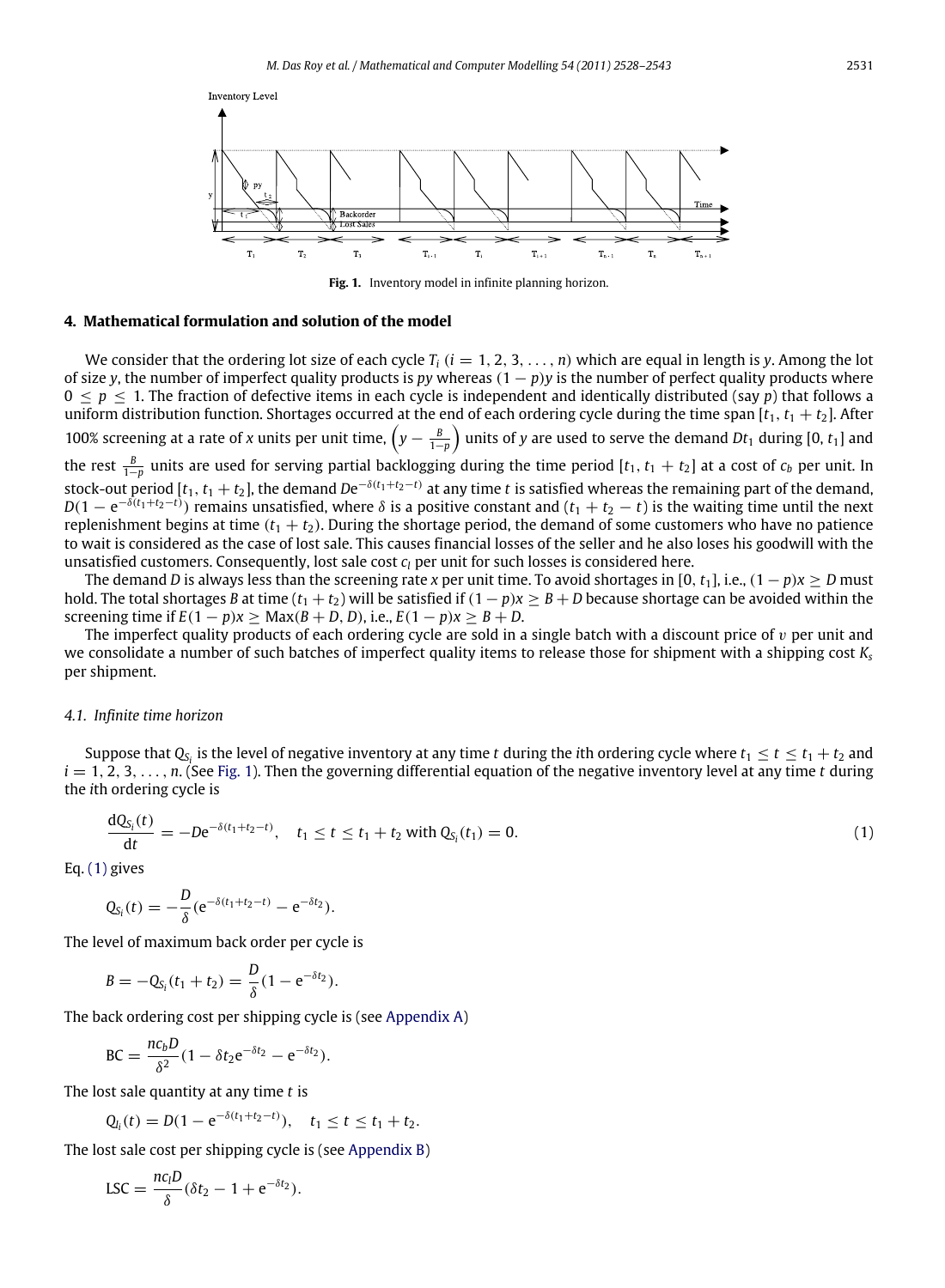Let  $Q_i(t)$  be the inventory level at any time *t* during the *i*th ordering cycle where  $0 \le t \le t_1$  and  $i = 1, 2, 3, ..., n$ . Then the governing differential equation of the inventory level at any time *t* during the *i*th ordering cycle is

$$
\frac{\mathrm{d}Q_{l_i}(t)}{\mathrm{d}t}=-D,\quad 0\leq t\leq t_1\text{ with }Q_{l_i}(0)=(1-p_i)y-B.
$$

The solution is

$$
Q_{i_i}(t) = [(1 - p_i)y - B] - Dt
$$
, where  $i = 1, 2, 3, ..., n$  and  $0 \le t \le t_1$ .

Let  $y_1$  be the initial order and  $y_2$  is the next order. *B* is good quality items.

Then  $(1 - p_i)y - B = x_1$  and  $y_1(1 - p_i) = x_1$  so that  $y_1 = \frac{x_1}{1 - p_i} = \left(y - \frac{B}{1 - p_i}\right)$ . Again,  $(1 - p_i)y_2 = B$  so that  $y_2 = \frac{B}{1 - p_i}$ . Now,  $(1 - p_i)y - B = Dt_1$ . Therefore, the total cycle length of an ordering cycle is

$$
T_i = t_1 + t_2
$$
  
= 
$$
\frac{(1 - p_i)y - B}{D} + t_2
$$
  
= 
$$
\frac{(1 - p_i)y + (Dt_2 - B)}{D}
$$

The length of the shipping cycle is

$$
T = \sum_{i=1}^{n} T_i
$$
  
= 
$$
\sum_{i=1}^{n} \frac{(1 - p_i)y + (Dt_2 - B)}{D}.
$$

Let  $p_i$ 's be independent and identically distributed. Therefore,  $p_1 = p_2 = \cdots = p_n = p$  (say) so that

$$
T = \frac{n[(1-p)y + (Dt_2 - B)]}{D}.
$$

The inventory holding cost of perfect quality items per shipping cycle HC*<sup>p</sup>* is (see [Appendix C\)](#page-12-2)

$$
HC_p = \sum_{i=1}^n HC_{p_i}
$$
  
= 
$$
\frac{nh}{2D}[(1-p)y - B]^2.
$$

The expected holding cost of perfect quality items per shipping cycle is

$$
EHC_p = \frac{nh}{2D}E[(1-p)y - B]^2
$$
  
= 
$$
\frac{nh}{2D}[E[(1-p)^2]y^2 - 2By(1 - E[p]) + B^2].
$$

The inventory holding cost of imperfect quality items per shipping cycle HC<sub>imp</sub> is (see [Appendix D\)](#page-13-0)

$$
\begin{split} \mathrm{HC_{imp}} &= h \Bigg[ \sum_{i=1}^{n} p_i y T_i + \sum_{i=1}^{n-1} p_i y \sum_{j=i+1}^{n} T_j + \sum_{i=1}^{n} \frac{p_i y_1^2}{x} + \sum_{i=1}^{n} \frac{p_i y_2^2}{x} \Bigg] \\ &= h \Bigg[ \sum_{i=1}^{n} p_i y \left( \frac{(1-p_i)y + (Dt_2 - B)}{D} \right) + \sum_{i=1}^{n-1} p_i y \sum_{j=i+1}^{n} \left( \frac{(1-p_j)y + (Dt_2 - B)}{D} \right) \\ &+ \sum_{i=1}^{n} \frac{p_i}{x} \left( y - \frac{B}{1-p_i} \right)^2 + \sum_{i=1}^{n} \frac{p_i}{x} \left( \frac{B}{1-p_i} \right)^2 \Bigg] \\ &= n h \Bigg[ \frac{(n+1)p(1-p)y^2}{2D} + \frac{(n+1)(Dt_2 - B)py}{2D} + \frac{py^2}{x} - \frac{2B}{x} \left( \frac{p}{1-p} \right) y + \frac{2B^2}{x} \left( \frac{p}{(1-p)^2} \right) \Bigg]. \end{split}
$$

.  $(2)$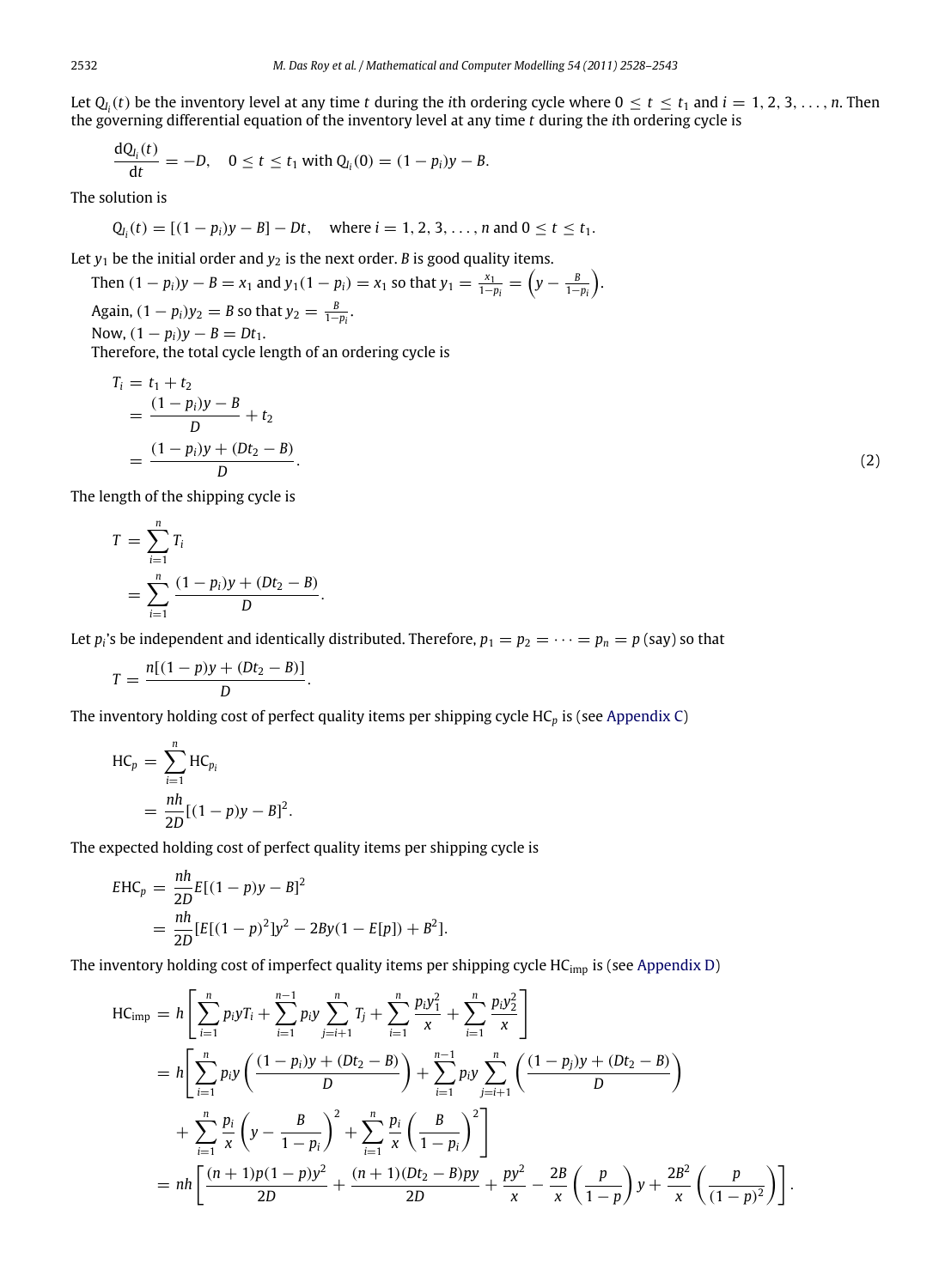The expected holding cost of imperfect quality items per shipping cycle is

$$
EHC_{\text{imp}} = \frac{nh}{2D} \left[ (n+1)E[p(1-p)]y^{2} + (n+1)(Dt_{2} - B)E[p]y + \frac{2DE[p]y^{2}}{x} - \frac{4BD}{x}E\left[\frac{p}{1-p}\right]y + \frac{4DB^{2}}{x}E\left[\frac{p}{(1-p)^{2}}\right] \right].
$$

The total expected holding cost per shipping cycle is

$$
EHC = EHC_p + EHC_{imp}
$$
  
=  $\frac{nh}{2D} \left[ E[(1-p)^2]y^2 - 2By(1 - E[p]) + B^2 + (n + 1)E[p(1-p)]y^2 + (n + 1)(Dt_2 - B)E[p]y + \frac{2DE[p]y^2}{x} - \frac{4BD}{x}E\left[\frac{p}{1-p}\right]y + \frac{4DB^2}{x}E\left[\frac{p}{(1-p)^2}\right] \right].$ 

The ordering cost per shipping cycle  $OC = K$ . The purchasing cost per shipping cycle  $PC = cy$ . The screening cost per shipping cycle  $SC = dy$ . The shipping cost of *n* cycles SHC  $= K<sub>s</sub>$ .

The total cost per shipping cycle is

$$
TC(y, n, t_2) = OC + PC + SC + SHC + HC + BC + LSC
$$
  
= nK + ncy + ndy + K<sub>s</sub> + HC +  $\frac{nc_bD}{\delta^2}(1 - \delta t_2 e^{-\delta t_2} - e^{-\delta t_2}) + \frac{nc_lD}{\delta}(\delta t_2 - 1 + e^{-\delta t_2}).$ 

The expected total cost per shipping cycle is

$$
\begin{split} \text{ETC}(y, n, t_2) &= n \Bigg[ K + cy + dy + \frac{K_s}{n} + \frac{h}{2D} \Bigg( E[(1-p)^2]y^2 - 2By(1-E[p]) + B^2 \\ &+ (n+1)E[p(1-p)]y^2 + (n+1)(Dt_2 - B)E[p]y + \frac{2DE[p]y^2}{x} - \frac{4BD}{x}E\left[\frac{p}{1-p}\right]y \\ &+ \frac{4DB^2}{x}E\left[\frac{p}{(1-p)^2}\right] \Bigg) + \frac{c_b D}{\delta^2} (1 - \delta t_2 e^{-\delta t_2} - e^{-\delta t_2}) + \frac{c_l D}{\delta} (\delta t_2 - 1 + e^{-\delta t_2}) \Bigg]. \end{split}
$$

The expected revenue per shipping cycle is

<span id="page-5-0"></span> $ETR(y, n, t_2) = n(s(1 - E[p]) + vE[p])y.$ 

The expected length of the shipping cycle is

$$
E[T] = \frac{n[(1 - E[p])y + (Dt_2 - B)]}{D}.
$$
\n(3)

The expected average profit per shipping cycle is [\[55\]](#page-15-43)

$$
\begin{split} \text{ETP}(y, n, t_2) &= \frac{\text{ETR}(y, n, t_2) - \text{ETC}(y, n, t_2)}{E(T)} \\ &= \frac{D}{[(1 - E(p))y + (Dt_2 - B)]} \Bigg[ s(1 - E(p))y + vE(p)y - K - cy - dy \\ &- \frac{K_s}{n} - \frac{h}{2D} \Bigg( E[(1 - p)^2]y^2 - 2By(1 - E[p]) + B^2 + (n + 1)E[p(1 - p)]y^2 \\ &+ (n + 1)(Dt_2 - B)E[p]y + \frac{2DE[p]y^2}{x} - \frac{4BD}{x}E\left[\frac{p}{1 - p}\right]y \\ &+ \frac{4DB^2}{x}E\left[\frac{p}{(1 - p)^2}\right] \Bigg) - \frac{c_b D}{\delta^2} (1 - \delta t_2 e^{-\delta t_2} - e^{-\delta t_2}) - \frac{c_l D}{\delta} (\delta t_2 - 1 + e^{-\delta t_2}) \Bigg] \end{split}
$$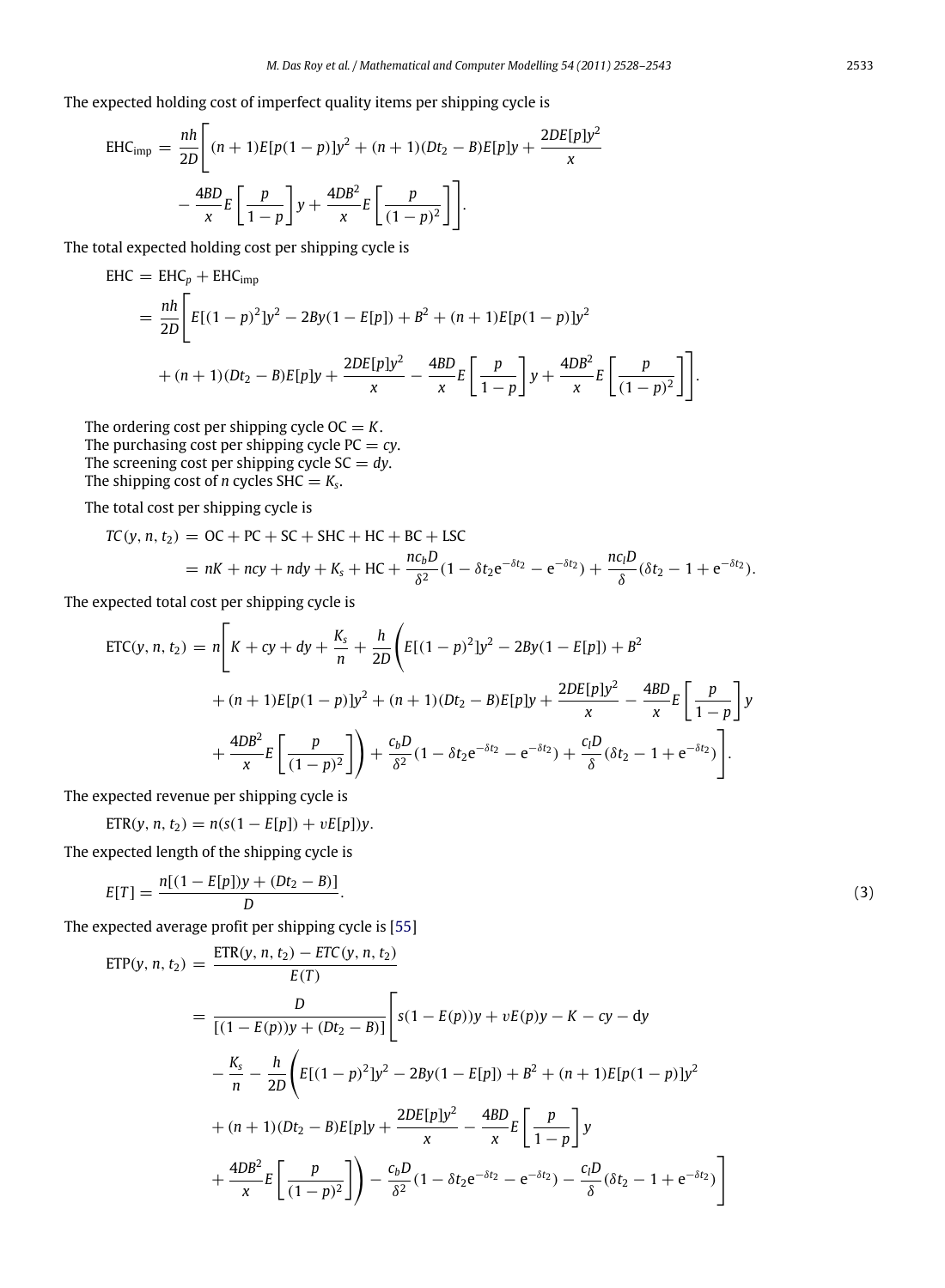<span id="page-6-2"></span>
$$
= \frac{1}{[e_1y + (Dt_2 - B)]} \left[ e_2y - D\left( K + \frac{K_s}{n} \right) - e_3y^2 - (n+1)e_4y^2 + e_5By \right. \\ \left. - (n+1)e_6(Dt_2 - B)y - e_7B^2 - \frac{D^2}{\delta^2} \{ (c_b - c_l\delta)(1 - e^{-\delta t_2}) - \delta t_2 (c_b e^{-\delta t_2} - c_l\delta) \} \right]
$$
(4)

where

$$
e_1 = 1 - E(p) > 0, \qquad e_2 = D[(s - v)e_1 + (v - c - d)],
$$
\n
$$
e_3 = \frac{h}{2} \left[ E[(1 - p)^2] + \frac{2E(p)D}{x} \right] = \frac{h}{2} \left[ e_1^2 + \text{Var}(p) + \frac{2E(p)D}{x} \right] > 0, \quad \text{(see Appendix E)}
$$
\n
$$
e_4 = \frac{h}{2} E[p(1 - p)], \qquad e_5 = \frac{h}{2} \left[ 2e_1 + \frac{4D}{x} E\left[ \frac{p}{1 - p} \right] \right] > 0,
$$
\n
$$
e_6 = \frac{h}{2} E[p] > 0, \qquad e_7 = \frac{h}{2} \left[ 1 + \frac{4D}{x} E\left[ \frac{p}{(1 - p)^2} \right] \right] > 0.
$$

Our aim is to determine the optimum number of ordering cycles per shipment, optimal lot size *y* and optimal shortage period

 $t_2$  which maximize the expected average profit function.<br>Setting  $\frac{\partial \text{ETP}}{\partial n} = 0$ ,  $\frac{\partial \text{ETP}}{\partial y} = 0$ , and  $\frac{\partial \text{ETP}}{\partial t_2} = 0$  to obtain the optimum values of n, y and  $t_2$ , we have as follows:  $\frac{\partial \text{ETP}}{\partial n} = 0$ 

$$
n^*(y, t_2) = \sqrt{\frac{DK_s}{y[e_4y + e_6(Dt_2 - B)]}}.
$$
\n(5)

 $\frac{\partial \text{ETP}}{\partial y} = 0$  gives

<span id="page-6-1"></span>
$$
e_1(e_3 + (n+1)e_4)y^2 + 2(e_3 + (n+1)e_4)\alpha(t_2)y
$$
  
 
$$
- \left[De_1\left(K + \frac{K_s}{n}\right) + \alpha(t_2)\beta(t_2) + e_1\gamma(t_2) - (n+1)e_6(\alpha(t_2))^2\right] = 0
$$

where

$$
\alpha(t_2) = Dt_2 - B, \qquad \beta(t_2) = e_2 + e_5B > 0,
$$
  

$$
\gamma(t_2) = \frac{D^2}{\delta^2} [e_7(1 - e^{-\delta t_2})^2 + (c_b - c_l\delta)(1 - e^{-\delta t_2}) - \delta t_2 (c_b e^{-\delta t_2} - c_l\delta)].
$$

The above equation can be written as  $Ly^2 + My + N = 0$  where

$$
L = e_1(e_3 + (n+1)e_4) > 0, \qquad M = 2(e_3 + (n+1)e_4)\alpha(t_2) > 0,
$$
  

$$
N = De_1\left(K + \frac{K_s}{n}\right) + \alpha(t_2)\beta(t_2) + e_1\gamma(t_2) - (n+1)e_6(\alpha(t_2))^2.
$$

The solution of the above equation is

<span id="page-6-0"></span>
$$
y^*(n, t_2) = \frac{1}{2L}[-M + \sqrt{M^2 + 4LN}] \quad \text{as } y^* > 0,
$$
\n(6)

where  $M^2 + 4LN$  must be positive for real values of *y*<sup>\*</sup>.<br>Also,  $\frac{\partial EIP}{\partial t_2} = 0$  gives

$$
\left[e_1\frac{\partial \beta(t_2)}{\partial t_2} + \frac{\partial \alpha(t_2)}{\partial t_2}(e_3 + (n+1)(e_4 - e_1e_6))\right]y^2 - \left[e_1\frac{\partial \gamma(t_2)}{\partial t_2} + \frac{\partial \alpha(t_2)}{\partial t_2}\beta(t_2) - \alpha(t_2)\frac{\partial \beta(t_2)}{\partial t_2}\right]y - \left[\alpha(t_2)\frac{\partial \gamma(t_2)}{\partial t_2} - \frac{\partial \alpha(t_2)}{\partial t_2}\gamma(t_2) - D\left(K + \frac{K_s}{n}\right)\frac{\partial \alpha(t_2)}{\partial t_2}\right] = 0.
$$

The above equation can be written as  $Uy^2 - Vy - W = 0$  where

$$
U = e_1 \frac{\partial \beta(t_2)}{\partial t_2} + \frac{\partial \alpha(t_2)}{\partial t_2} (e_3 + (n+1)(e_4 - e_1 e_6)),
$$
  
\n
$$
V = e_1 \frac{\partial \gamma(t_2)}{\partial t_2} + \frac{\partial \alpha(t_2)}{\partial t_2} \beta(t_2) - \alpha(t_2) \frac{\partial \beta(t_2)}{\partial t_2},
$$
  
\n
$$
W = \alpha(t_2) \frac{\partial \gamma(t_2)}{\partial t_2} - \frac{\partial \alpha(t_2)}{\partial t_2} \gamma(t_2) - D\left(K + \frac{K_s}{n}\right) \frac{\partial \alpha(t_2)}{\partial t_2}.
$$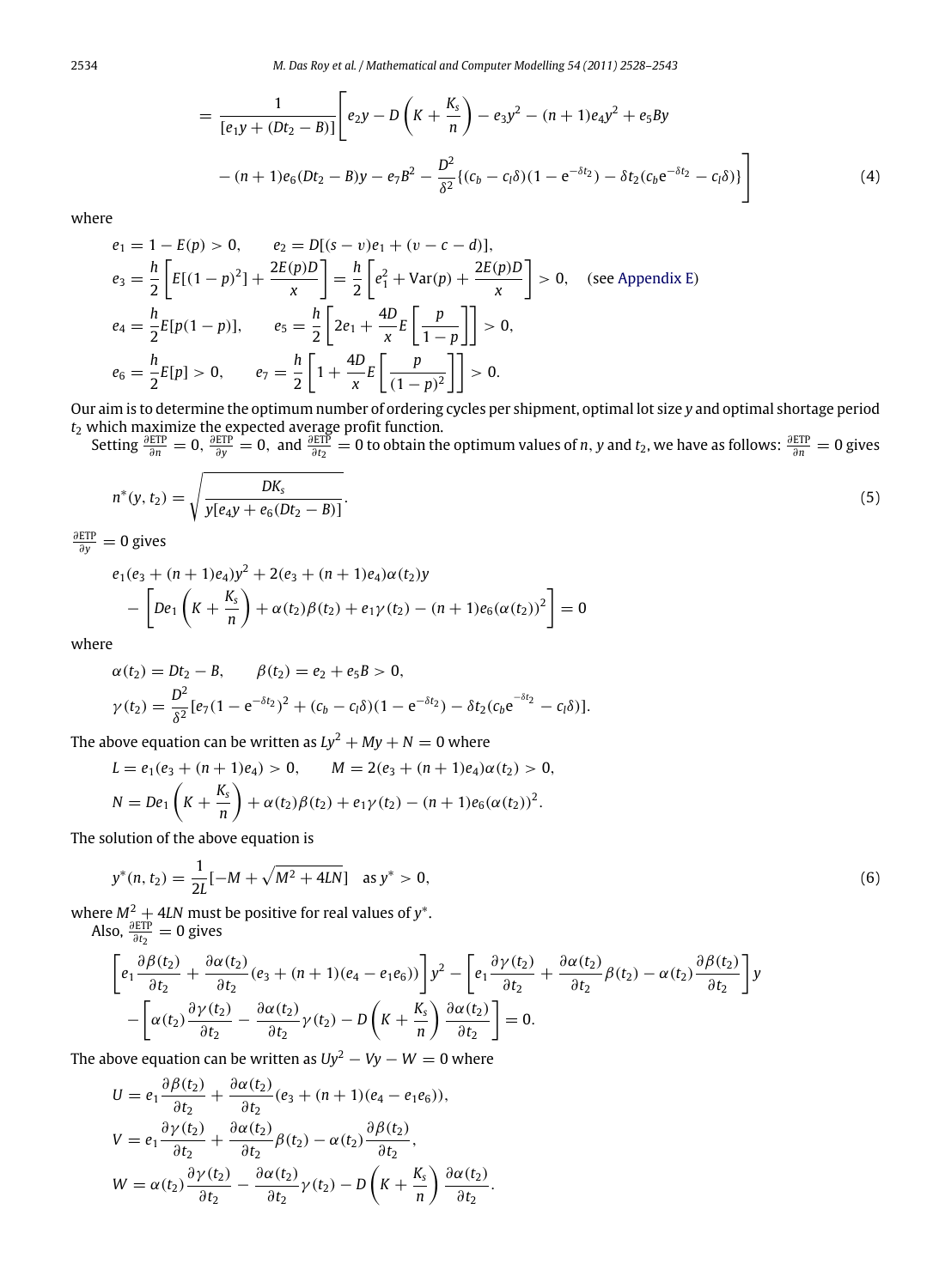<span id="page-7-2"></span>

<span id="page-7-3"></span><span id="page-7-1"></span><span id="page-7-0"></span>**Fig. 2.** Inventory model in finite planning horizon.

The solution of the above equation is

$$
y^{**}(n, t_2) = \frac{1}{2U} [V + \sqrt{V^2 + 4UW}] \quad \text{as } y^{**} > 0,
$$
\n(7)

where  $V^2 + 4$ *UW* must be positive for real values of  $y^{**}$ . From Eqs. [\(6\)](#page-6-0) and [\(7\),](#page-7-0) we get

$$
\frac{1}{2L}[-M+\sqrt{M^2+4LN}] = \frac{1}{2U}[V+\sqrt{V^2+4UW}].
$$
\n(8)

Solving Eq.  $(8)$ , we get the value of  $t_2$  in terms of *n*. Using this value of  $t_2$  in any one of Eqs.  $(6)$  or  $(7)$ , we obtain the value of the lot size *y*. Substituting these two values of *y* and *t*<sup>2</sup> in [\(5\),](#page-6-1) we get the optimal value of the number of ordering cycle *n* i.e. *n*<sup>∗</sup>. Using these values of *n*<sup>∗</sup>, we finally get the optimal lot size *y* i.e. *y*<sup>∗</sup> and shortage period *t*<sub>2</sub> i.e. *t*<sub>2</sub><sup>\*</sup>. (See [Fig. 6\)](#page-11-2)

#### *4.2. Finite time horizon*

Let us consider the length of the time horizon to be *H* which is finite (see [Fig. 2\)](#page-7-2). Now, we have from Eq. [\(3\),](#page-5-0)

$$
E[T] = \frac{n[(1 - E[p])y + (Dt_2 - B)]}{D} = H(say).
$$

Therefore,

$$
H = \frac{n[(1 - E[p])y + (Dt_2 - B)]}{D}
$$
  
or,  $y = \frac{1}{w_1} \left[ \frac{DH}{n} - (Dt_2 - B) \right]$  (9)

where  $w_1 = 1 - E[p]$ .

Now, substituting the value of *y* from Eq. [\(9\)](#page-7-3) in Eq. [\(4\),](#page-6-2) we have

<span id="page-7-4"></span>
$$
\text{ETP}(n, t_2) = \frac{n}{DH} \left[ \frac{1}{w_1} e_2 \left\{ \frac{DH}{n} - (Dt_2 - B) \right\} - D \left( K + \frac{K_s}{n} \right) - \frac{1}{w_1} e_3 \left\{ \frac{DH}{n} - (Dt_2 - B) \right\}^2 - \frac{1}{w_1} (n+1) e_4 \left\{ \frac{DH}{n} - (Dt_2 - B) \right\}^2 + \frac{1}{w_1} e_5 B \left\{ \frac{DH}{n} - (Dt_2 - B) \right\} - \frac{1}{w_1} (n+1) e_6 (Dt_2 - B) \times \left\{ \frac{DH}{n} - (Dt_2 - B) \right\} - e_7 B^2 - \frac{D^2}{\delta^2} \{ (c_b - c_l \delta) (1 - e^{-\delta t_2}) - \delta t_2 (c_b e^{-\delta t_2} - c_l \delta) \} \right]
$$
\n
$$
= \frac{1}{DH} \left[ \{ w_2 + w_5 B - (n+1) w_6 (Dt_2 - B) \} (DH - n (Dt_2 - B) \right\}
$$
\n
$$
-D(nK + K_s) - \left\{ \frac{w_3}{n} + \left( 1 + \frac{1}{n} \right) w_4 \right\} \{ DH - n (Dt_2 - B) \}^2 - n \left\{ w_7 B^2 + \frac{D^2}{\delta^2} ((c_b - c_l \delta) (1 - e^{-\delta t_2}) - \delta t_2 (c_b e^{-\delta t_2} - c_l \delta)) \right\} \right]
$$
\n(10)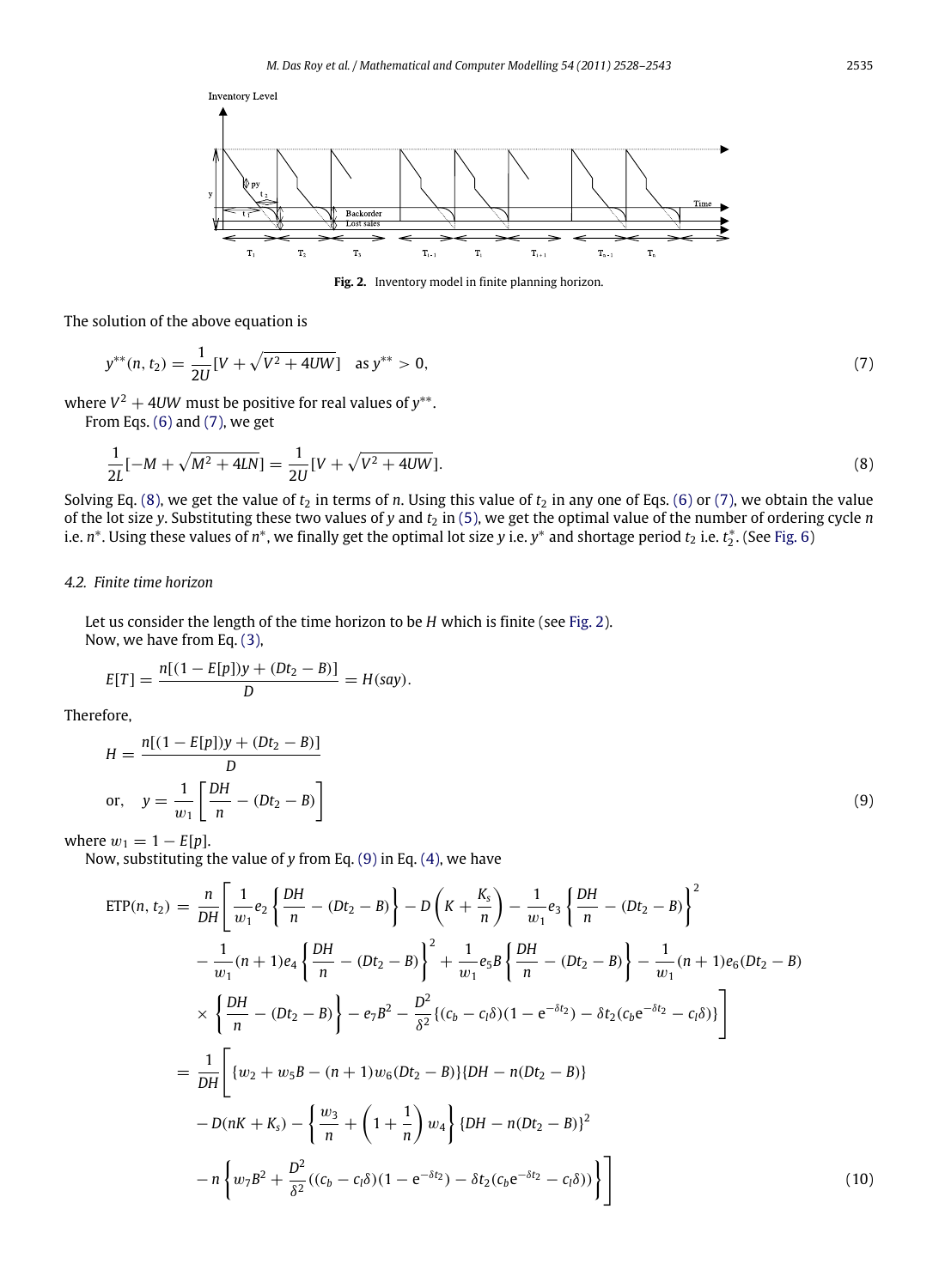where

$$
w_1 = e_1 > 0, \t w_2 = \frac{e_2}{w_1}, \t w_3 = \frac{e_3}{w_1^2} > 0, \t w_4 = \frac{e_4}{w_1^2}, \t w_5 = \frac{e_5}{w_1} > 0,
$$
  

$$
w_6 = \frac{e_6}{w_1} > 0, \t w_7 = e_7 > 0.
$$

Setting  $\frac{\partial ETP}{\partial t_2} = 0 = \frac{\partial ETP}{\partial n}$  to obtain the optimum values of *t*<sub>2</sub> and *n*, we have as follows:  $\frac{\partial ETP}{\partial t_2} = 0$  gives

<span id="page-8-0"></span>
$$
2(w_6 - w_4)(Dt_2 - B)(1 - e^{-\delta t_2})n^2 - [2(w_3 + w_4 - w_6)(Dt_2 - B)(1 - e^{-\delta t_2})+ (w_2 + w_5B + Dc_1)(1 - e^{-\delta t_2}) + e^{-\delta t_2}(w_5(Dt_2 - B) + 2Bw_7 + Dc_bt_2)- DH(2w_4 - w_6)(1 - e^{-\delta t_2})]n - DH[(w_6 - 2w_3 - 2w_4)(1 - e^{-\delta t_2}) - w_5e^{-\delta t_2}] = 0.
$$
\n(11)

The above equation can be written as  $\theta(t_2)n^2 - \phi(t_2)n - \psi(t_2) = 0$  where

$$
\theta(t_2) = 2(w_6 - w_4)(Dt_2 - B)(1 - e^{-\delta t_2}),
$$
  
\n
$$
\phi(t_2) = 2(w_3 + w_4 - w_6)(Dt_2 - B)(1 - e^{-\delta t_2}) + (w_2 + w_5B + Dc_1)(1 - e^{-\delta t_2})
$$
  
\n
$$
+ e^{-\delta t_2}(w_5(Dt_2 - B) + 2Bw_7 + Dc_bt_2) - DH(2w_4 - w_6)(1 - e^{-\delta t_2}),
$$
  
\n
$$
\psi(t_2) = DH[(w_6 - 2w_3 - 2w_4)(1 - e^{-\delta t_2}) - w_5e^{-\delta t_2}].
$$

The solution of the above equation is

<span id="page-8-1"></span>
$$
n^*(t_2) = \frac{1}{2\theta(t_2)} [\phi(t_2) - \sqrt{(\phi(t_2))^2 + 4\theta(t_2)\psi(t_2)}] \quad \text{as } n^* > 0,
$$
\n(12)

where  $\phi(t_2)^2 + 4\theta(t_2)\psi(t_2)$  must be positive for real values of *n*<sup>\*</sup>.<br>Again  $\frac{\partial \text{ETP}}{\partial n} = 0$  gives

$$
2(w_6 - w_4)(Dt_2 - B)^2 n^3 + \left[ (w_6 - w_3 - w_4)(Dt_2 - B)^2 + (2DHw_4 - DHw_6 - w_2 - w_5B)(Dt_2 - B) - \left\{ DK + w_7B^2 + \frac{D^2}{\delta^2}((c_b - c_l\delta)(1 - e^{-\delta t_2}) - \delta t_2(c_b e^{-\delta t_2} - c_l\delta)) \right\} \right] n^2 + D^2 H^2(w_3 + w_4) = 0.
$$
\n(13)

Applying Eq. [\(11\)](#page-8-0)  $\times n(Dt_2 - B) - (13) \times (1 - e^{-\delta t_2})$ , we get

$$
\left[ (w_3 + w_4 - w_6)(Dt_2 - B)^2 (1 - e^{-\delta t_2}) + Dc_I (Dt_2 - B)(1 - e^{-\delta t_2}) + e^{-\delta t_2} (Dt_2 - B)(w_5 (Dt_2 - B) + 2Bw_7 + Dc_b t_2) - \left\{ DK + w_7 B^2 + \frac{D^2}{\delta^2} ((c_b - c_l \delta)(1 - e^{-\delta t_2}) - \delta t_2 (c_b e^{-\delta t_2} - c_l \delta)) \right\} (1 - e^{-\delta t_2}) \right] n^2
$$

$$
-DH(Dt_2 - B)[(2w_3 + 2w_4 - w_6)(1 - e^{-\delta t_2}) + w_5 e^{-\delta t_2}]n + D^2 H^2(w_3 + w_4)(1 - e^{-\delta t_2}) = 0.
$$
  
The above equation can be written as  $\xi(t_2)n^2 - \eta(t_2)n + \zeta(t_2) = 0$  where

$$
\xi(t_2) = (w_3 + w_4 - w_6)(Dt_2 - B)^2(1 - e^{-\delta t_2}) + Dc_1(Dt_2 - B)(1 - e^{-\delta t_2}) + e^{-\delta t_2}(Dt_2 - B)\{w_5(Dt_2 - B) + 2Bw_7 + Dc_bt_2\} - \left\{DK + w_7B^2 + \frac{D^2}{\delta^2}((c_b - c_1\delta)(1 - e^{-\delta t_2}) - \delta t_2(c_b e^{-\delta t_2} - c_1\delta))\right\}(1 - e^{-\delta t_2}),
$$
  
\n
$$
\eta(t_2) = DH(Dt_2 - B)[(2w_3 + 2w_4 - w_6)(1 - e^{-\delta t_2}) + w_5 e^{-\delta t_2}],
$$
  
\n
$$
\zeta(t_2) = D^2H^2(w_3 + w_4)(1 - e^{-\delta t_2}).
$$

The solution is

<span id="page-8-2"></span>
$$
n^{**}(t_2) = \frac{1}{2\xi(t_2)} [\eta(t_2) - \sqrt{(\eta(t_2))^2 - 4\xi(t_2)\zeta(t_2)}] \quad \text{as } n^{**} > 0 \tag{14}
$$

where  $(\eta(t_2))^2 - 4\xi(t_2)\zeta(t_2)$  must be positive for real values of  $n^{**}$ . From Eqs. [\(12\)](#page-8-1) and [\(14\),](#page-8-2) we get

<span id="page-8-3"></span>
$$
\frac{1}{2\theta(t_2)}[\phi(t_2) - \sqrt{(\phi(t_2))^2 + 4\theta(t_2)\psi(t_2)}] = \frac{1}{2\xi(t_2)}[\eta(t_2) - \sqrt{(\eta(t_2))^2 - 4\xi(t_2)\zeta(t_2)}].
$$
\n(15)

Solving Eq. [\(15\),](#page-8-3) we get the optimal shortage period  $t_2$  i.e.  $t_2^*$ . Substituting this value of  $t_2^*$  in any Eqs. [\(12\)](#page-8-1) or [\(14\),](#page-8-2) we get the optimal number of ordering cycles for each shipment i.e.  $n^*$ . With the help of these two values of  $t_2^*$  and  $n^*$ , we obtain the optimal lot size *y* ∗ (see [Fig. 7\)](#page-11-3) from Eq. [\(9\).](#page-7-3)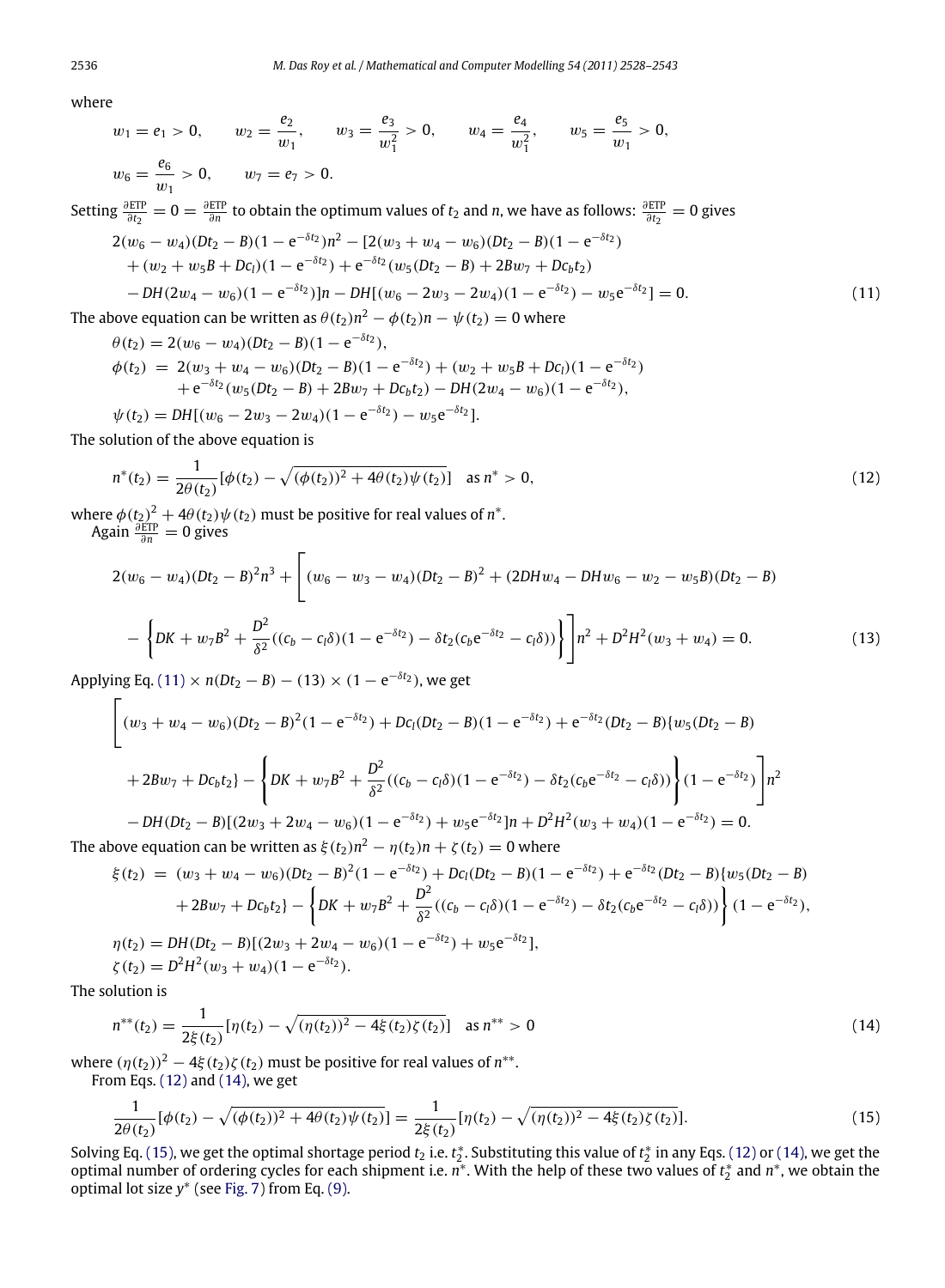#### <span id="page-9-0"></span>**5. Modification in Maddah and Jaber's [\[1\]](#page-14-0) paper**

Maddah and Jaber [\[1\]](#page-14-0) developed an inventory model where they used shipment of imperfect batches of different ordering cycles. They have neglected the purchase cost and the screening cost. The total expected cost per unit time given by them is

$$
ECT(y, n) = \frac{1}{1 - E[p]} \Bigg[ \left( K + \frac{K_s}{n} \right) \frac{D}{y} + \frac{hy}{2} + \frac{My}{2} + \frac{M}{2} \Bigg] \times \Bigg\{ E[(1 - p)^2] - \frac{2(n - 1)}{n} \text{Var}[p] + (n - 1)E[p](1 - E[p]) + 2E[p] \frac{D}{x} \Bigg\} \Bigg].
$$

If we introduce the purchasing cost and the screening cost, then the total expected cost per unit time becomes

$$
ECT(y, n) = \frac{1}{1 - E[p]} \Bigg[ D(c + d) + \left( K + \frac{K_s}{n} \right) \frac{D}{y} + \frac{hy}{2} \times \Bigg\{ E[(1 - p)^2] - \frac{2(n - 1)}{n} Var[p] + (n - 1)E[p](1 - E[p]) + 2E[p] \frac{D}{x} \Bigg\} \Bigg].
$$

Also the expected total revenue ETR =  ${s(1 - E[p]) + vE[p]}y$ 

and the expected length of the ordering cycle is  $E[T] = \frac{(1 - E[P])y}{D}$ . Hence, the expected average profit is

<span id="page-9-3"></span>
$$
ETP(y, n) = \frac{1}{1 - E[p]} \left[ D\{s(1 - E[p]) + vE[p] - c - d\} - \left(K + \frac{K_s}{n}\right) \frac{D}{y} - \frac{hy}{2} \left\{ E[(1 - p)^2] - \frac{2(n - 1)}{n} \text{Var}[p] + (n - 1)E[p](1 - E[p]) + 2E[p] \frac{D}{x} \right\} \right]
$$
  

$$
= \frac{1}{e_1} \left[ D(se_1 + vE[p] - c - d) - \left(K + \frac{K_s}{n}\right) \frac{D}{y} - \frac{hy}{2} \left\{ e_1^2 + \text{Var}(p) + 2E[p] \frac{D}{x} - \frac{2(n - 1)}{n} \text{Var}[p] + (n - 1)E[p](1 - E[p]) \right\} \right]
$$
(16)

where  $e_1 = 1 - E[p]$ .

#### <span id="page-9-1"></span>**6. Numerical examples**

<span id="page-9-2"></span>**Example 1.** We consider an inventory situation where the imperfect quality items are present and batches of such imperfect items are taken together from several ordering cycles and are shipped with a constant cost. Shortages occur at the end of the ordering cycle and are partially backlogged. In an ordered lot, imperfect quality items follow a uniform distribution with the following probability density function

$$
f(p) = 25, \quad \text{when } 0 \le p \le 0.04
$$
  
= 0, otherwise.

Let the values of the other parameters of the inventory system where the time horizon is considered to be infinite are as follows:

$$
K = $100,
$$
  $K_s = $50,$   $D = 50\,000$  units,  $h = $5,$   $c_b = $4,$   $x = 175\,200$  units,  $d = $0.5,$   
 $c = $25,$   $s = $50,$   $c_l = $26,$   $v = $20,$   $\delta = 0.2$  in appropriate units.

With the help of the above values, we get  $e_1 = 0.98$ , Var( $p$ ) = 0.0004/3,  $e_2 = 1.195 \times 10^6$ ,  $e_3 = 2.42987$ ,  $e_4 =$ 0.0486667,  $e_5 = 4.95865$ ,  $e_6 = 0.05$ ,  $e_7 = 2.56026$  and the optimal lot size *y*, the shortage period  $t_2$ , the number of ordering cycles for shipment *n* and the expected average profit ETP are as follows:  $n^* = 4.34529 \approx 4$ ,  $y^* = 1663.41$  units,  $t_2^* = 0.00860252 \cong 0.01$  unit and ETP<sup>\*</sup> = \$1 212 490.

We have seen that for  $n = 4, y^* = 1663.41$  units,  $t_2^* = 0.00860252 \approx 0.01$  unit and ETP<sup>\*</sup> = \$1 212 490 and for  $n = 5, y^* = 1625.48$  units,  $t_2^* = 0.0084063 \approx 0.01$  unit and ETP<sup>\*</sup> = \$1 212 480. As ETP(4) > ETP(5) (see [Fig. 3\)](#page-10-0), the optimal number of ordering cycle for shipment will be  $n^* = 4$  and the corresponding ETP<sup>∗</sup> = \$1 212 490.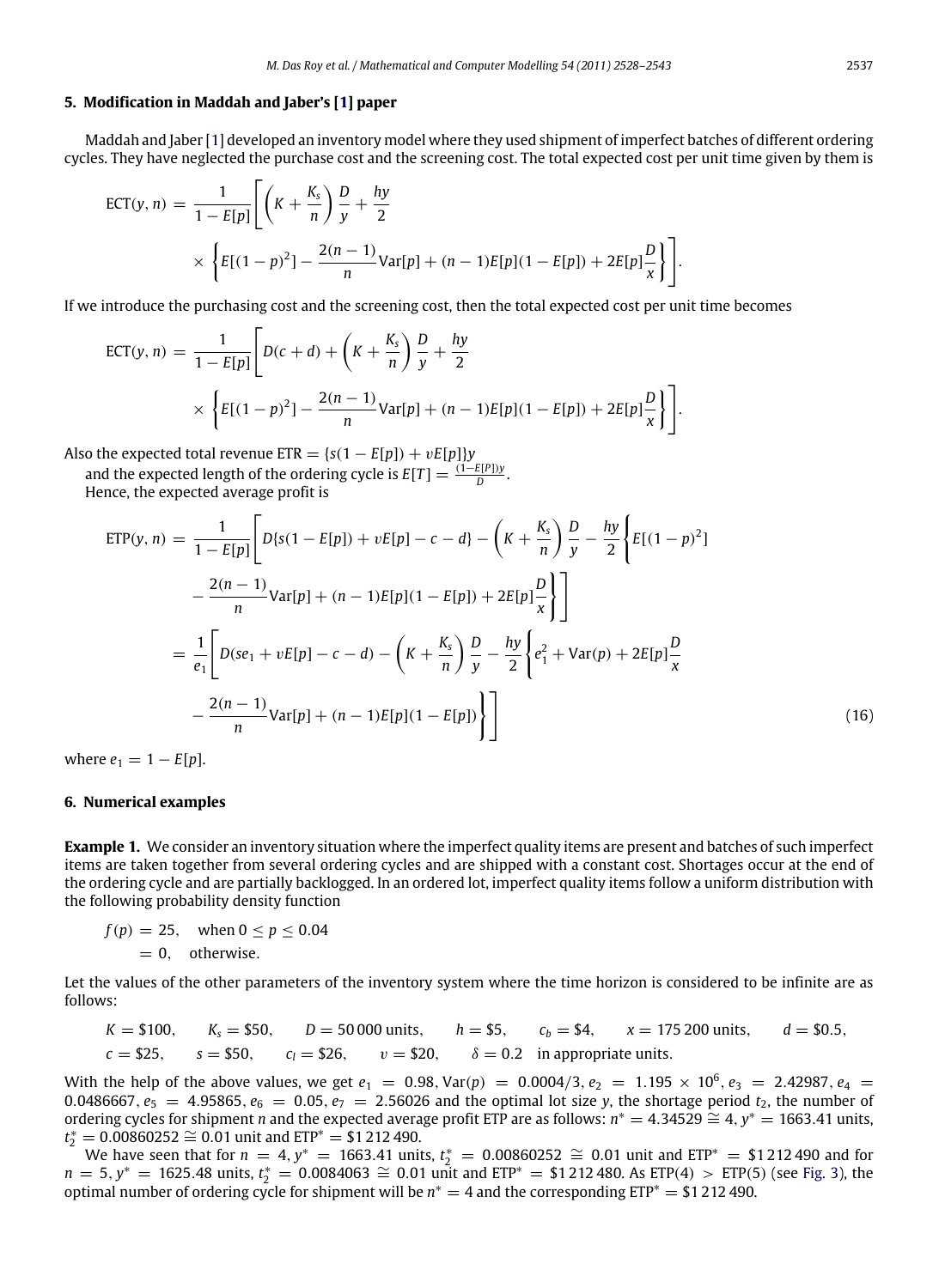<span id="page-10-0"></span>

**Fig. 3.** ETP versus  $t_2$  for various *n* on infinite time horizon.

<span id="page-10-1"></span>

**Fig. 4.** ETP versus  $t_2$  for various  $n$  on finite time horizon.

The Hessian matrix *H* =  $\sqrt{ }$  $\mathbf{I}$  $\mathbf{I}$  $\mathbf{I}$  $\mathbf{I}$ ∂ <sup>2</sup>ETP ∂*n* 2 ∂ <sup>2</sup>ETP ∂*n*∂*y*  $∂<sup>2</sup>ETP$ ∂*n*∂*t*<sup>2</sup> ∂ <sup>2</sup>ETP ∂*y*∂*n*  $∂<sup>2</sup>ETP$ ∂*y* 2  $∂<sup>2</sup>ETP$ ∂*y*∂*t*<sup>2</sup> ∂ <sup>2</sup>ETP  $\sqrt{\frac{\partial t_2}{\partial n}}$ <br>−5.08137  $\partial^2$ ETP ∂*t*2∂*y*  $∂<sup>2</sup>ETP$  $\partial t_2^2$  $\setminus$  $\mathbf{I}$  $\mathbf{I}$  $\mathbf{I}$  $\mathbf{I}$ at the optimal solution  $n^* = 4$ ,  $y^* = 1663.41$ ,  $t_2^* = 0.00860252$  is  $-47.9144 -0.107257 -5.08137$ <br>-0.107257 -0.00327898 151.783  $-0.00327898$  $\setminus$ which is negative definite, because all the eigenvalues of the matrix are negative

 $-5.08137$  151.783  $-2.93584 \times 10^{7}$  $(0.4 \times 10^7$ 

$$
(x = -2.93584 \times 10^{7}, -47.9146, -0.00225404).
$$

<span id="page-10-2"></span>Hence, the required optimal solution is  $n^* = 4$ ,  $y^* = 1663.41$  units,  $t_2^* = 0.00860252$  unit and ETP<sup>\*</sup> = \$1 212 490.

**Example 2.** Now we consider an inventory situation where all the parameters are the same as mentioned in [Example 1,](#page-9-2) but the time horizon is finite with the parameter value  $H = 0.15$  unit. Therefore, the optimal number of ordering cycles for shipment *n*, optimal shortage period *t*2, optimal lot size *y* and the expected average profit ETP are as follows:

$$
n^* = 4.63929 \approx 5
$$
,  $y^* = 1649.25$  units,  $t_2^* = 0.0085293 \approx 0.01$  unit and  $ETP^* = $1212490$ .

We have seen that for  $n = 4$ ,  $y^* = 1912.77$  units,  $t_2^* = 0.00989377 ≈ 0.01$  unit and ETP<sup>∗</sup> = \$1 212 420 and for  $n = 5, y^* = 1530.29$  units,  $t_2^* = 0.0079135 \approx 0.01$  unit and ETP<sup>\*</sup> = \$1 212 470. As ETP(5) > ETP(4) (see [Fig. 4\)](#page-10-1), the optimal number of ordering cycles for shipment will be  $n^* = 5$  and the corresponding ETP<sup>∗</sup> = \$1 212 470.

Since at the optimal solution  $n^* = 5$ ,  $t_2^* = 0.0079135$ , we have

$$
\frac{\partial^2 \text{ETP}}{\partial n^2} = -309.688 < 0, \qquad \frac{\partial^2 \text{ETP}}{\partial t_2^2} = -3.19457 \times 10^7 < 0 \quad \text{and}
$$
\n
$$
H = \frac{\partial^2 \text{ETP}}{\partial n^2} \times \frac{\partial^2 \text{ETP}}{\partial t_2^2} - \left(\frac{\partial^2 \text{ETP}}{\partial n \partial t_2}\right)^2 = 9.8932 \times 10^9 > 0.
$$

Therefore, the Hessian matrix *H* =  $\sqrt{ }$ Ł  $\mathbf{I}$  $∂<sup>2</sup>ETP$ ∂*n* 2  $∂<sup>2</sup>ETP$ ∂*n∂t*<sub>2</sub><br>∂<sup>2</sup>ETP  $∂<sup>2</sup>ETP$ ∂*t*2∂*n*  $\partial t_2^2$  $\lambda$ H is negative definite.

Hence, the required optimal solution is  $n^*=\bar5$ ,  $y^*=1530.29$  units,  $t^*_2=0.0079135\cong0.01$  unit and ETP\*  $=$  \$1 212 470.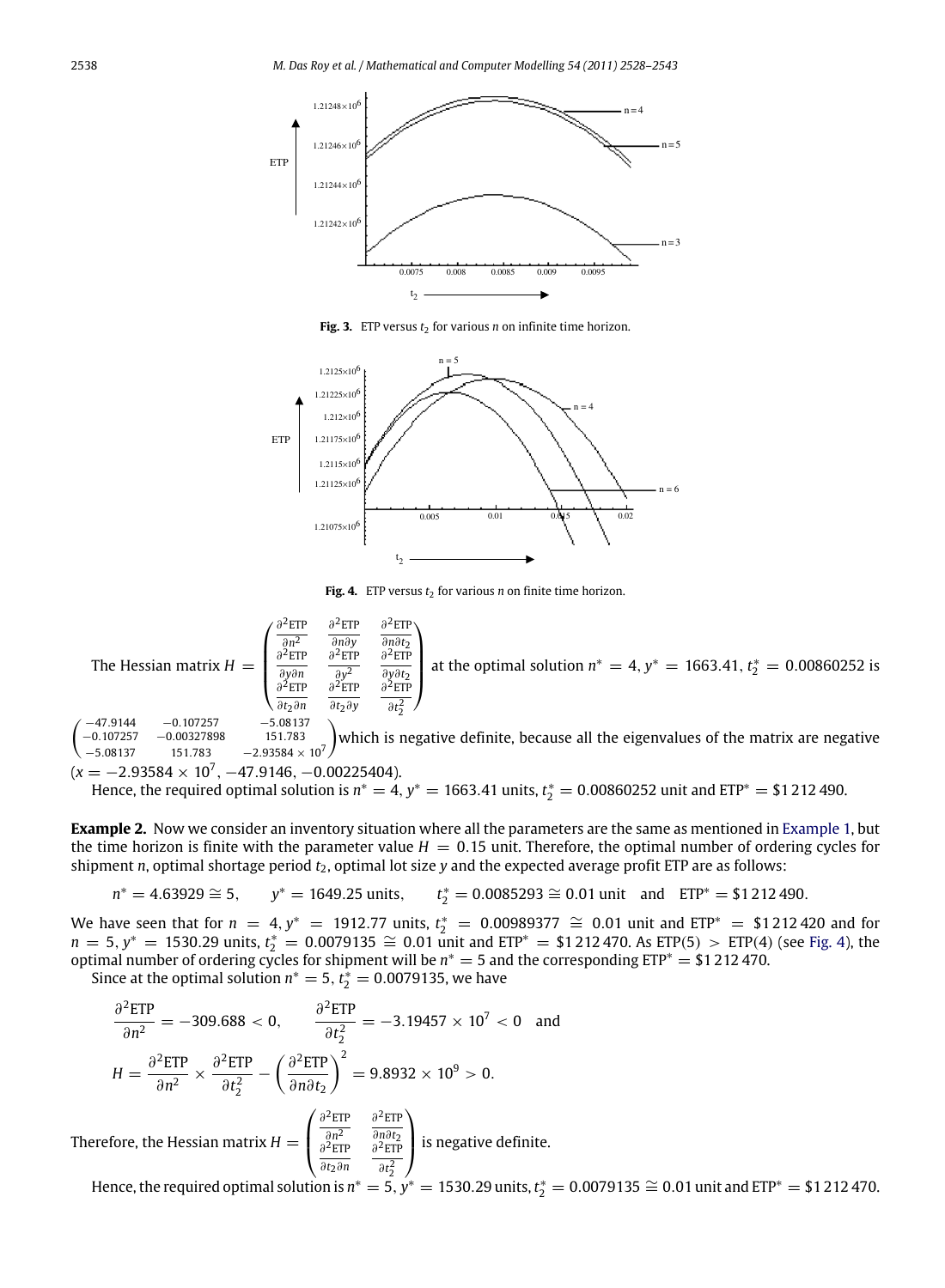<span id="page-11-4"></span>

<span id="page-11-2"></span>**Fig. 5.** Comparison of ETP of our models with Maddah and Jaber's modified model.



**Fig. 6.** The value of  $y^*(t_2)$  and  $y^{**}(t_2)$  versus  $t_2$  for [Example 1.](#page-9-2)

<span id="page-11-3"></span>

**Fig. 7.** The value of  $n^*(t_2)$  and  $n^{**}(t_2)$  versus  $t_2$  for [Example 2.](#page-10-2)

#### <span id="page-11-0"></span>**7. Comparison**

Maddah and Jaber [\[1\]](#page-14-0) discussed the issue of consolidation of imperfect quality items. They did not allow the occurrence of shortages in their model. We have also analyzed inventory models including the issue of consolidation of imperfect quality products, adding the occurrence of shortages at the end of an ordering cycle, partial back ordering with a back ordering cost  $c_b$ , lost sale cost  $c_l$ , etc.

With the help of the same parameter values, as mentioned in Maddah and Jaber's [\[1\]](#page-14-0) paper, we have got the expected average profit by using modified Maddah and Jaber's [\[1\]](#page-14-0) model (from Eq. [\(16\)\)](#page-9-3) to be ETP<sup>∗</sup> = \$1 211 630.

Adding some extra parameter values such as  $c_b = $4, c_l = $26$  and  $H = 0.15$  unit, we get the expected average profit from Eqs. [\(4\)](#page-6-2) and [\(10\)](#page-7-4) to be ETP<sup>\*</sup> = \$1 212 490 and ETP<sup>\*</sup> = \$1 212 470 on the infinite and finite planning horizons respectively.

We have noticed that, in both the time horizons, infinite and finite, the expected average profit ETP<sup>∗</sup> of our models is much more than that in Maddah and Jaber's [\[1\]](#page-14-0) model (see [Fig. 5\)](#page-11-4).

#### <span id="page-11-1"></span>**8. Summary and conclusion**

Here, we have framed a deterministic inventory model where we have studied the exponential partial backlogging of the unsatisfied demand and shipment of the batches of imperfect quality items. If the number of ordering cycles is increased in a single shipping cycle, then shipping cost is saved but inventory carrying cost is increased and vice versa. Keeping these in mind, we have developed EOQ ('*Economic Order Quantity*') models to balance these two costs so that the expected cost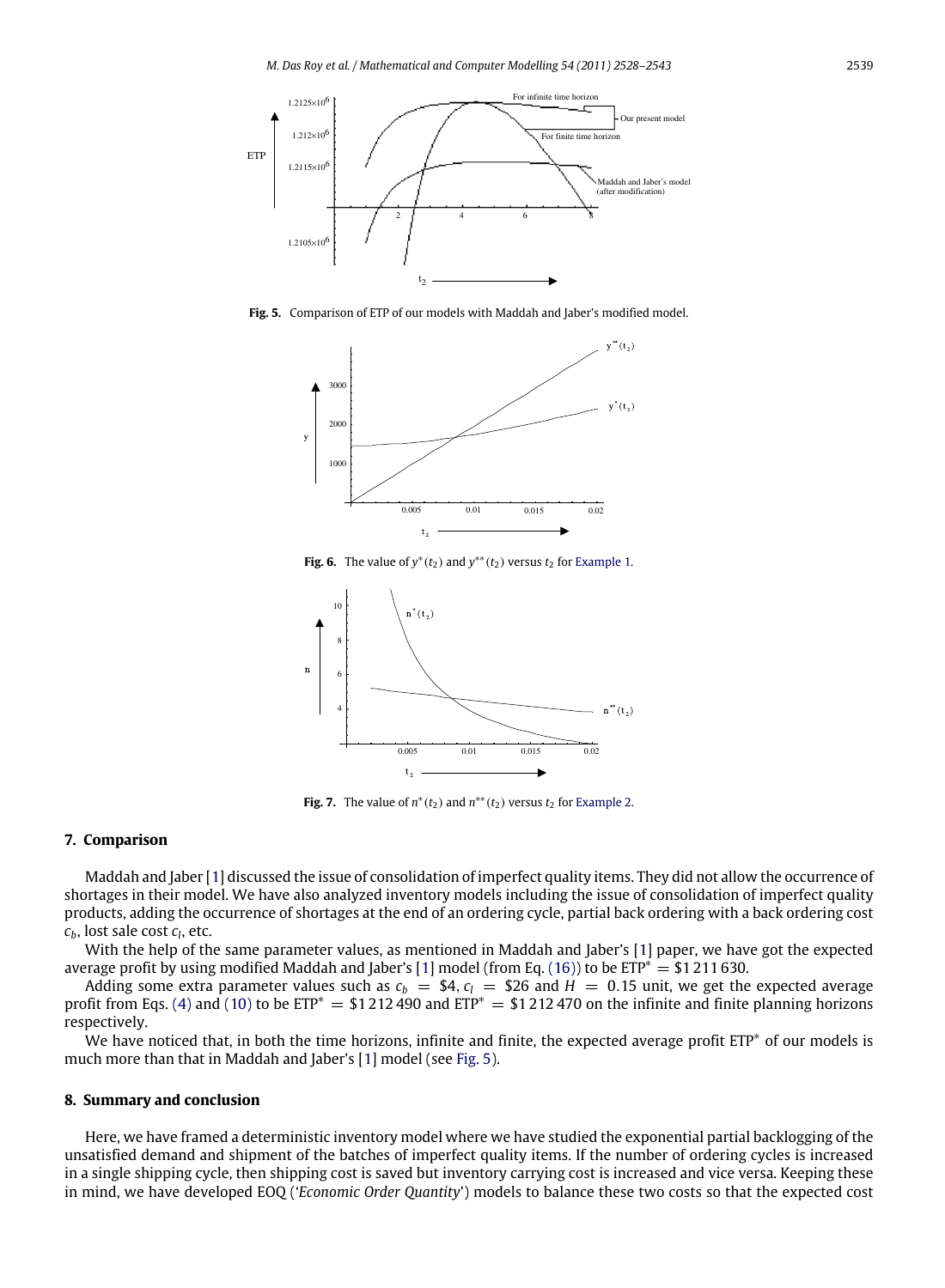is reduced and the expected average profit is maximized. We have discussed our models on both the time horizons. In any real life situation, occurrence of shortages, partial backlogging, shipment—all these are very natural phenomena. Through numerical studies, we have shown that our models, where all these events are included, are more profitable than the model given by Maddah and Jaber [\[1\]](#page-14-0) where shortages are not allowed. In a realistic point of view, we would like to acknowledge the fact that our model is more acceptable and applicable than Maddah and Jaber's [\[1\]](#page-14-0) model.

Future research efforts can be undertaken by considering that the ordered lot size and the cycle length of the ordering cycles of a single shipping cycle are not all equal. Another interesting issue would be to develop the model for multi-items.

### **Appendix A**

<span id="page-12-0"></span>We have from Eq.  $(1)$ ,

$$
Q_{S_i}(t) = -\frac{D}{\delta}(e^{-\delta(t_1+t_2-t)} - e^{-\delta t_2}).
$$

The total back ordering cost per shipping cycle is

$$
BC = nc_b \int_{t_1}^{t_1+t_2} \{-Q_{S_i}(t)\} dt
$$
  
\n
$$
= \frac{nc_b D}{\delta} \int_{t_1}^{t_1+t_2} \{e^{-\delta(t_1+t_2-t)} - e^{-\delta t_2}\} dt
$$
  
\n
$$
= \frac{nc_b D}{\delta} \left[\frac{e^{-\delta(t_1+t_2-t)}}{\delta} - e^{-\delta t_2}t\right]_{t_1}^{t_1+t_2}
$$
  
\n
$$
= \frac{nc_b D}{\delta^2} [e^{-\delta(t_1+t_2-t)} - \delta e^{-\delta t_2}t]_{t_1}^{t_1+t_2}
$$
  
\n
$$
= \frac{nc_b D}{\delta^2} (1 - \delta t_2 e^{-\delta t_2} - e^{-\delta t_2}).
$$

#### **Appendix B**

The total lost sale cost per shipping cycle is

<span id="page-12-1"></span>LSC = 
$$
nc_l \int_{t_1}^{t_1+t_2} Q_{l_i}(t)dt
$$
  
\n=  $nc_lD \int_{t_1}^{t_1+t_2} \{1 - e^{-\delta(t_1+t_2-t)}\}dt$   
\n=  $nc_lD \left[ t - \frac{e^{-\delta(t_1+t_2-t)}}{\delta} \right]_{t_1}^{t_1+t_2}$   
\n=  $nc_lD \left[ t_2 - \frac{1}{\delta} (1 - e^{-\delta t_2}) \right]$   
\n=  $\frac{nc_lD}{\delta} (\delta t_2 - 1 + e^{-\delta t_2}).$ 

# **Appendix C**

<span id="page-12-2"></span>The inventory holding cost of perfect quality items in the *i*th ordering cycle HC*<sup>p</sup><sup>i</sup>* is

$$
\begin{aligned} \text{HC}_{p_i} &= h \int_0^{t_1} Q_{l_i}(t) \text{d}t \quad \text{where } i = 1, 2, 3, \dots, n \\ &= h \int_0^{t_1} [\{(1 - p_i)y - B\} - Dt] \text{d}t \\ &= h \left[ \{(1 - p_i)y - B\}t - \frac{Dt^2}{2} \right]_0^{t_1} \\ &= h \left[ \{(1 - p_i)y - B\}t_1 - \frac{Dt_1^2}{2} \right] \end{aligned}
$$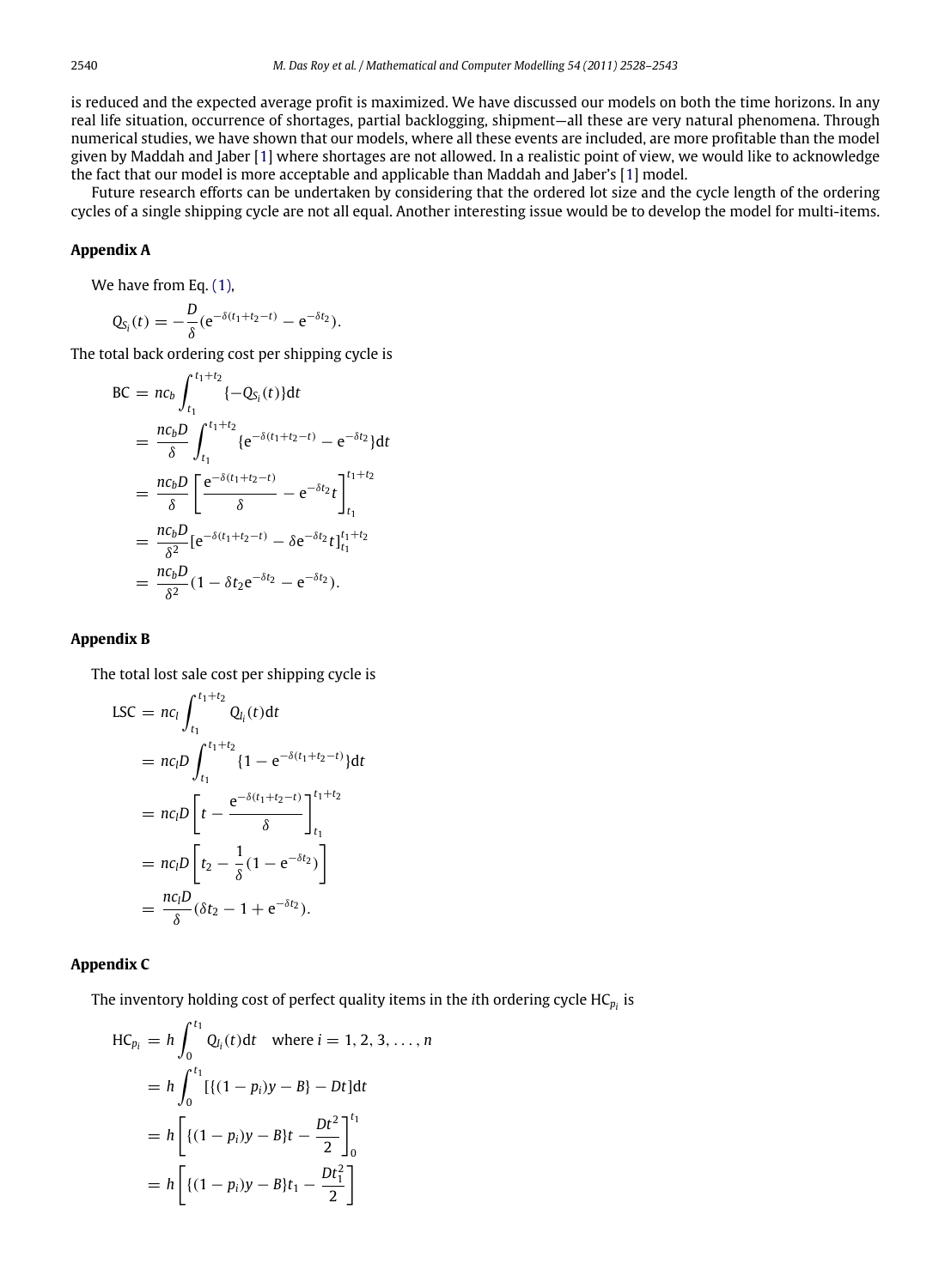$$
= h \left[ \{ (1 - p_i)y - B \} \frac{\{(1 - p_i)y - B\}}{D} - \frac{D}{2} \left\{ \frac{(1 - p_i)y - B}{D} \right\}^2 \right] \text{ since } t_1 = \frac{\{(1 - p_i)y - B\}}{D}
$$
  
=  $h \left[ \frac{\{(1 - p_i)y - B\}^2}{D} - \frac{\{(1 - p_i)y - B\}^2}{2D} \right]$   
=  $\frac{h}{2D} [(1 - p_i)y - B]^2$ .

Here, the length of all ordering cycles in a shipping cycle are equal and

$$
p_1=p_2=\cdots=p_n=p.
$$

Therefore, the inventory holding cost of perfect quality items per shipping cycle HC*<sup>p</sup>* is

$$
HC_p = \sum_{i=1}^n HC_{p_i} = HC_{p_1} + HC_{p_2} + \dots + HC_{p_n}
$$
  
=  $\frac{h}{2D}[(1-p_1)y - B]^2 + \frac{h}{2D}[(1-p_2)y - B]^2 + \dots + \frac{h}{2D}[(1-p_n)y - B]^2$   
=  $\frac{h}{2D}[(1-p)y - B]^2 + \frac{h}{2D}[(1-p)y - B]^2 + \dots + \frac{h}{2D}[(1-p)y - B]^2$   
=  $\frac{nh}{2D}[(1-p)y - B]^2$ .

# **Appendix D**

<span id="page-13-0"></span>The inventory holding cost of imperfect quality items per shipping cycle HC<sub>imp</sub> is

$$
\begin{split} \mathrm{HC_{imp}} &= h \Bigg[ \sum_{i=1}^{n} p_i y T_i + \sum_{i=1}^{n-1} p_i y \sum_{j=i+1}^{n} T_j + \sum_{i=1}^{n} \frac{p_i y_1^2}{x} + \sum_{i=1}^{n} \frac{p_i y_2^2}{x} \Bigg] \\ &= h \Bigg[ \sum_{i=1}^{n} p_i y \left( \frac{(1-p_i)y + (Dt_2 - B)}{D} \right) + \sum_{i=1}^{n-1} p_i y \sum_{j=i+1}^{n} \left( \frac{(1-p_j)y + (Dt_2 - B)}{D} \right) \\ &+ \sum_{i=1}^{n} \frac{p_i}{x} \left( y - \frac{B}{1-p_i} \right)^2 + \sum_{i=1}^{n} \frac{p_i}{x} \left( \frac{B}{1-p_i} \right)^2 \Bigg]. \end{split}
$$

Since  $p_1, p_2, \ldots, p_n$  are independent and identically distributed, we get  $p_1 = p_2 = \cdots = p_n = p$  (say) so that

$$
\sum_{i=1}^{n} p_i y \left( \frac{(1-p_i)y + (Dt_2 - B)}{D} \right) = p_1 y \left( \frac{(1-p_1)y + (Dt_2 - B)}{D} \right) + p_2 y \left( \frac{(1-p_2)y + (Dt_2 - B)}{D} \right) + \cdots
$$

$$
+ p_n y \left( \frac{(1-p_n)y + (Dt_2 - B)}{D} \right)
$$

$$
= py \left( \frac{(1-p)y + (Dt_2 - B)}{D} \right) + py \left( \frac{(1-p)y + (Dt_2 - B)}{D} \right) + \cdots
$$

$$
+ py \left( \frac{(1-p)y + (Dt_2 - B)}{D} \right)
$$

$$
= npy \left( \frac{(1-p)y + (Dt_2 - B)}{D} \right)
$$

and

$$
\sum_{i=1}^{n-1} p_i y \sum_{j=i+1}^n T_j + \sum_{i=1}^n \frac{p_i y_i^2}{x} = \sum_{i=1}^{n-1} p_i y (n-i) \left( \frac{(1-p)y + (Dt_2 - B)}{D} \right)
$$
  
= 
$$
\left( \frac{(1-p)y + (Dt_2 - B)}{D} \right) y [p_1(n-1) + p_2(n-2) + \dots + p_{n-1}.1]
$$
  
= 
$$
\left( \frac{(1-p)y + (Dt_2 - B)}{D} \right) y [p((n-1) + (n-2) + \dots + 1)]
$$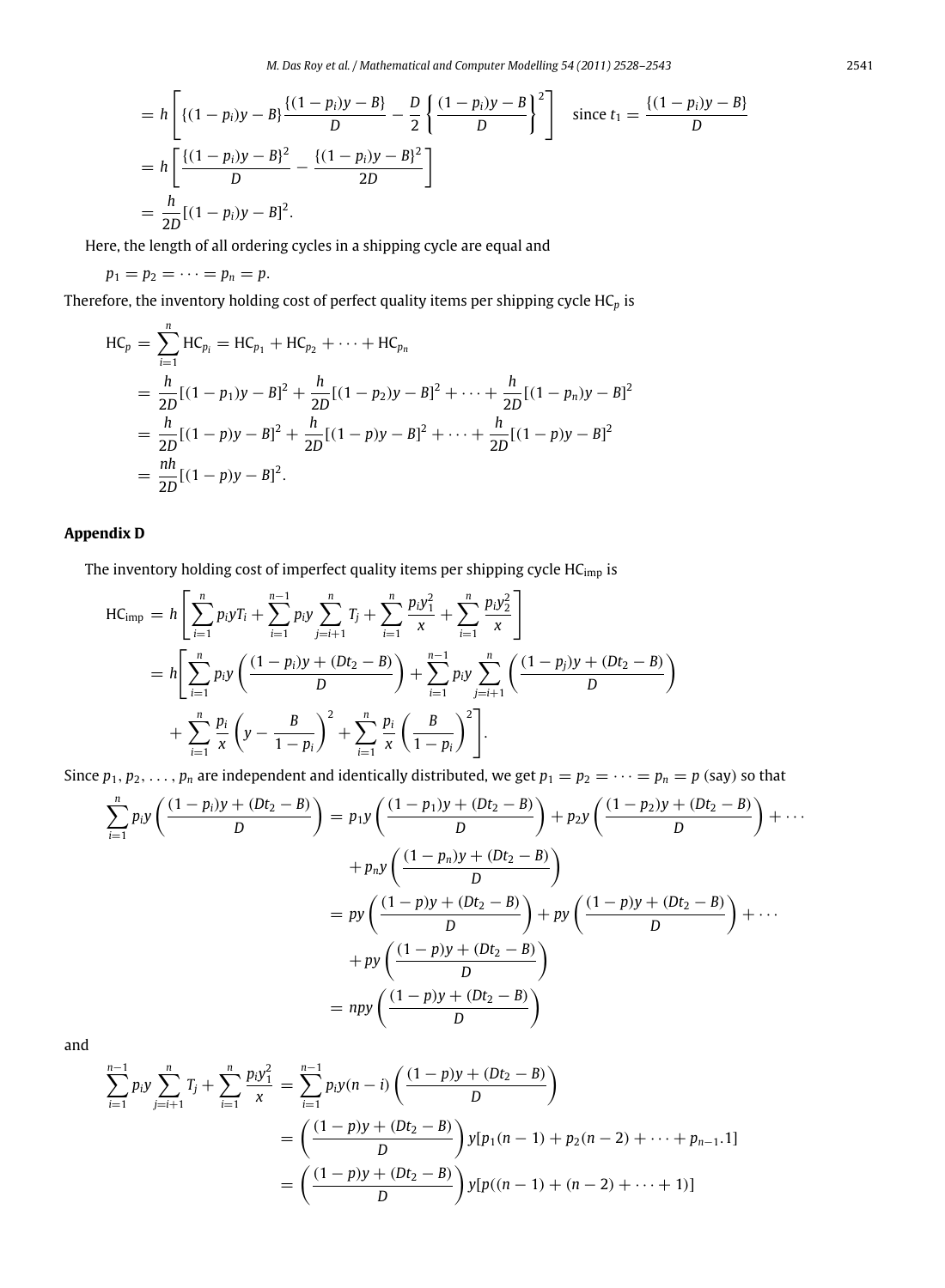2542 *M. Das Roy et al. / Mathematical and Computer Modelling 54 (2011) 2528–2543*

$$
= \frac{n(n-1)}{2D}[(1-p)y + (Dt_2 - B)]yp
$$
  
= 
$$
\frac{n(n-1)p(1-p)y^2}{2D} + \frac{n(n-1)(Dt_2 - B)py}{2D}.
$$

Also

$$
\begin{split} \text{HC}_{\text{imp}} &= h \Bigg[ n p y \Bigg( \frac{(1-p)y + (Dt_2 - B)}{D} \Bigg) + \frac{n(n-1)p(1-p)y^2}{2D} + \frac{n(n-1)(Dt_2 - B)py}{2D} \\ &+ \frac{np}{x} \Bigg( y - \frac{B}{1-p} \Bigg)^2 + \frac{np}{x} \Bigg( \frac{B}{1-p} \Bigg)^2 \Bigg] \\ &= n h \Bigg[ \frac{p(1-p)y^2}{D} + \frac{(Dt_2 - B)py}{D} + \frac{(n-1)p(1-p)y^2}{2D} + \frac{(n-1)(Dt_2 - B)py}{2D} \\ &+ \frac{p}{x} \Bigg( y^2 - \frac{2By}{1-p} + \Bigg( \frac{B}{1-p} \Bigg)^2 \Bigg) + \frac{p}{x} \Bigg( \frac{B}{1-p} \Bigg)^2 \Bigg] \\ &= n h \Bigg[ \frac{(n+1)p(1-p)y^2}{2D} + \frac{(n+1)(Dt_2 - B)py}{2D} + \frac{py^2}{x} - \frac{2B}{x} \Bigg( \frac{p}{1-p} \Bigg) y + \frac{2B^2}{x} \Bigg( \frac{p}{(1-p)^2} \Bigg) \Bigg]. \end{split}
$$

#### **Appendix E**

<span id="page-14-11"></span>Let

$$
e_1 = 1 - E(p),
$$
  
\n $e_3 = \frac{h}{2} \left[ E(1-p)^2 + 2E(p) \frac{D}{x} \right]$  and  $m = E(p).$ 

Then,

$$
E(1-p)^2 = E(1-m-p+m)^2
$$
  
=  $E[(1-m)^2 - 2(1-m)(p-m) + (p-m)^2]$   
=  $(1-m)^2 - 2(1-m)(E(p-m) + E[(p-m)^2]$   
=  $(1 - E(p))^2 + Var(p)$   
=  $e_1^2 + Var(p)$ .

Therefore,

$$
e_3 = \frac{h}{2} \left[ e_1^2 + \text{Var}(p) + 2E(p) \frac{D}{x} \right] > 0.
$$

#### **References**

- <span id="page-14-0"></span>[1] B. Maddah, M.Y. Jaber, Economic order quantity for items with imperfect quality: revisited, International Journal of Production Economics 112 (2008) 808–815.
- <span id="page-14-1"></span>[2] D.C. Montgomery, M.S. Bazaraa, A.K. Keswani, Inventory models with a mixture of backorders and lost sales, Naval Research Logistics Quarterly 20 (1973) 255–263.
- <span id="page-14-2"></span>[3] D. Rosenberg, A new analysis of a lot-size model with partial backlogging, Naval Research Logistics Quarterly 26 (1979) 349–353.
- <span id="page-14-3"></span>[4] K.S. Park, Inventory model with partial backorders, International Journal of Systems Science 13 (1982) 1313–1317.
- <span id="page-14-4"></span>[5] P.L. Abad, Optimal pricing and lot sizing under condition of perishability and partial backordering, Management Science 42 (1996) 1093–1104.
- <span id="page-14-5"></span>[6] H.-M. Wee, Deteriorating inventory model with quantity discount, pricing and partial backordering, International Journal of Production Economics 59 (1) (1999) 511–518.
- <span id="page-14-6"></span>[7] S. Papachristos, K. Skouri, An optimal replenishment policy for deteriorating items with time-varying demand and partial-exponential type backlogging, Operations Research Letters 27 (4) (2000) 175–184.
- <span id="page-14-7"></span>[8] J.T. Teng, H.J. Chang, C.Y. Dye, C.H. Hung, An optimal replenishment policy for deteriorating items with time varying demand and partial backlogging, Operations Research Letters 30 (6) (2002) 387–393.
- <span id="page-14-8"></span>[9] J.T. Teng, H.L. Yang, Deterministic economic order quantity models with partial backlogging when demand and cost are fluctuating with time, Journal of the Operational Research Society 55 (5) (2004) 495–503.
- <span id="page-14-9"></span>[10] A.K. Pal, A.K. Bhunia, R.N. Mukherjee, Optimal lot size model for deteriorating items with demand rate dependent on displayed stock level(DSL) and partial back ordering, European Journal of Operational Research 175 (2006) 977–991.
- <span id="page-14-10"></span>[11] L.A. San Jose, J. Sicilia, J. Garcia-Laguna, Analysis of an inventory system with exponential partial backordering, International Journal of Production Economics 100 (1) (2006) 76–86.